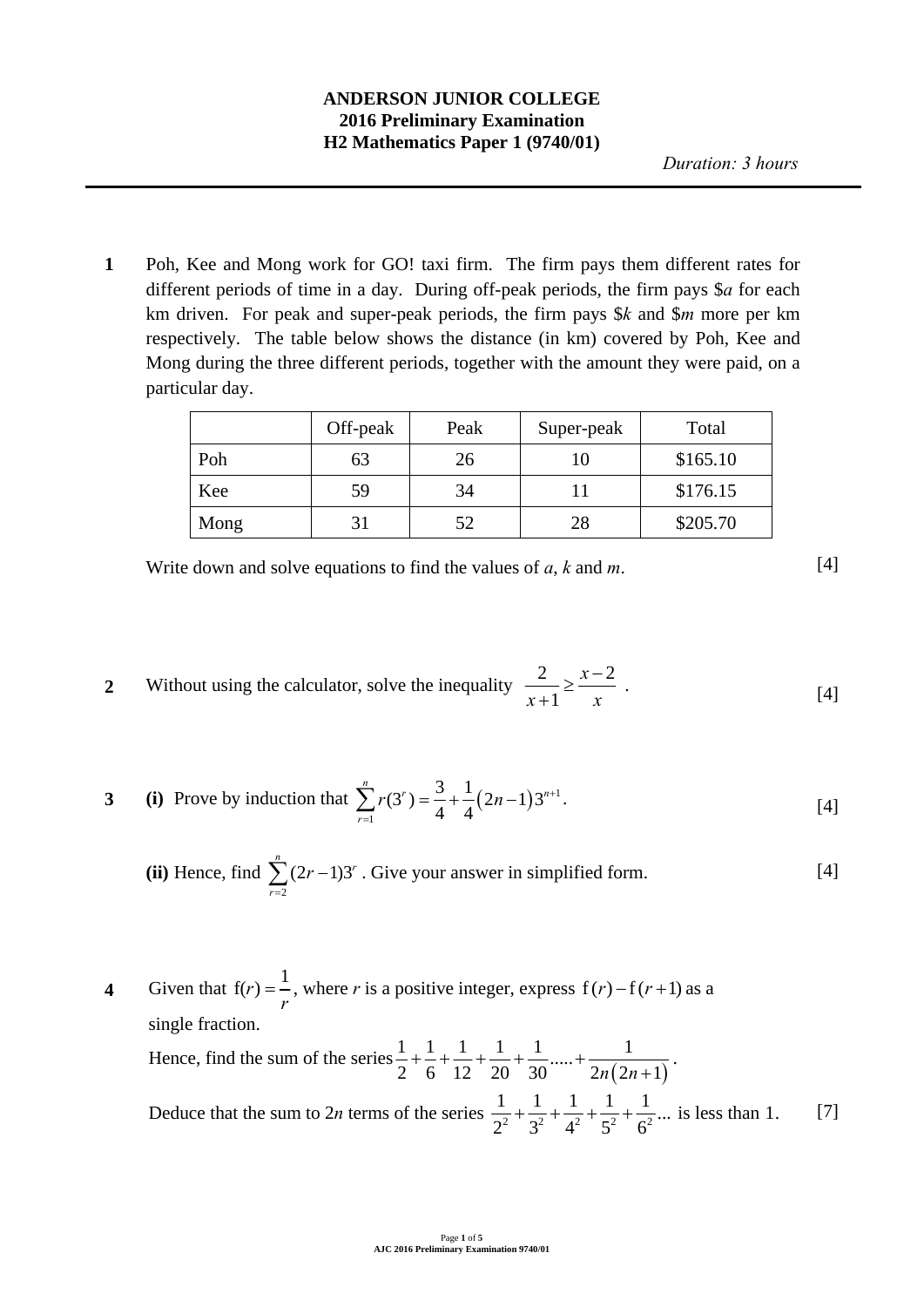

The diagram shows the curve  $C_1$  with equation  $y = f(x)$ , where  $C_1$  is symmetrical about the *y*-axis and passes through the points  $(-a, 0)$ ,  $(a, 0)$  and  $(0, b)$ .

The curve  $C_2$  has equation given by  $(x)$  $y = \frac{1}{f(x)}$ .

- **(i)** Sketch the curve  $C_2$ , showing clearly all the features of the curve. [2]
- **(ii)** Write down the range of values of *b* such that  $C_1$  and  $C_2$  do not intersect. [1]

It is given that  $C_1$  is part of an ellipse with centre  $(0, 0)$ .

- (iii) Sketch, on a different diagram, the curve with equation  $y = f'(x)$ , showing clearly all the features of the curve. [2]
- (iv) State a sequence of transformations that will transform  $C_1$  into a curve with equation  $(x+b)^2 + y^2 = b^2$ ,  $y \le 0$ . [3] ]]<br>]]<br>]]

#### **6** Do not use a calculator in answering this question.

The complex number *w* is such that  $w^3 + 8 = 0$ .

- (i) Find exactly the possible values of *w*, giving your answers in the form  $re^{i\theta}$ where  $r > 0$  and  $-\pi < \theta \le \pi$ . [3]
- (ii) Hence, solve the equation  $\frac{1}{2}$  $z^4$   $z^2$   $z^3$  8 3 *z z*  $\frac{8}{2} + \frac{3}{2} + 24$ , where  $z \neq 0$ . [4]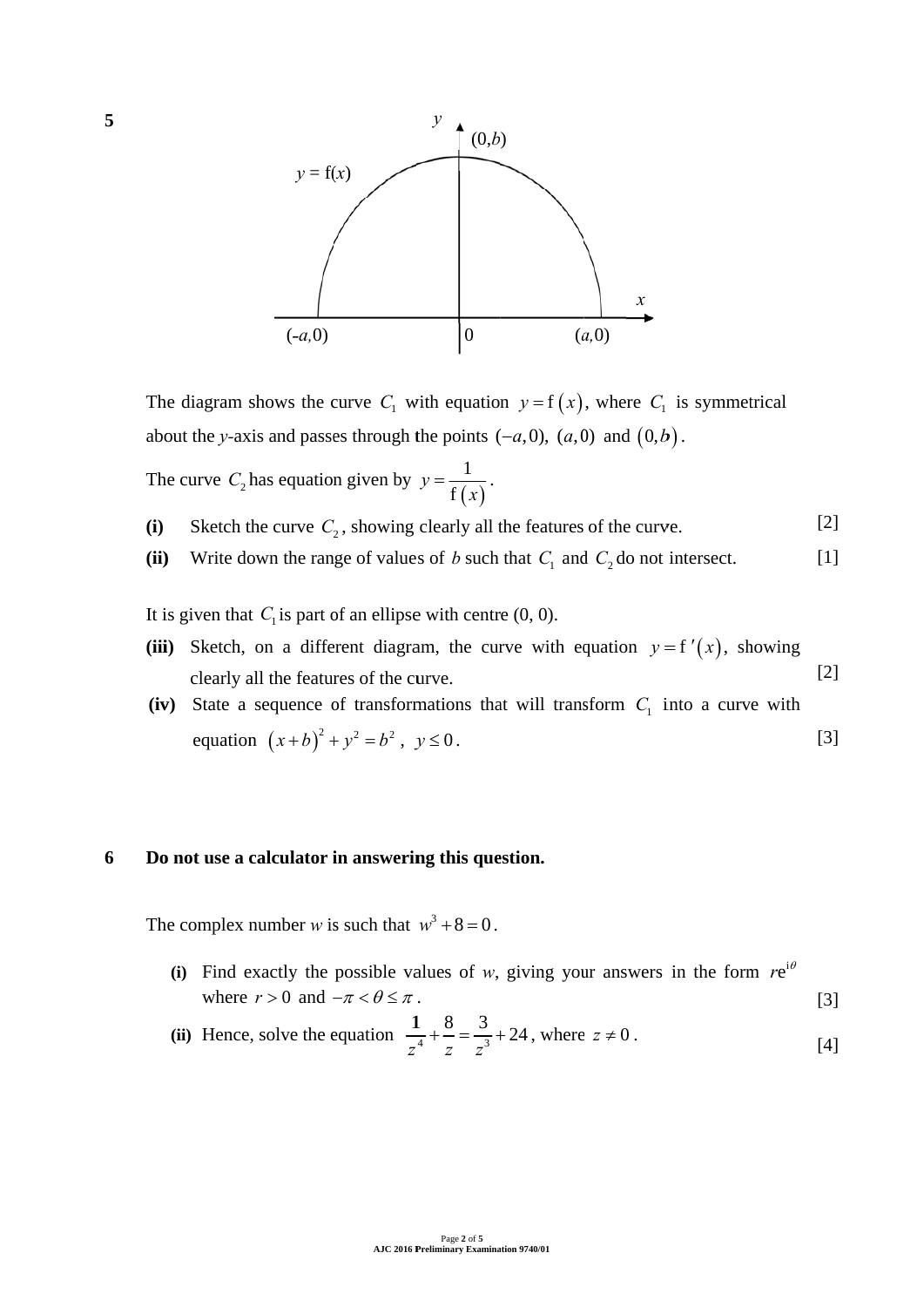**7** The function f is defined by  $f: x \mapsto e^{|4-x|}$ ,  $x \le a$ .

| (i)  | State the greatest value of a for which the function $f^{-1}$ exists. | $\lceil 1 \rceil$ |
|------|-----------------------------------------------------------------------|-------------------|
|      | Use this value of $a$ for the rest of this question.                  |                   |
| (ii) | Define the inverse function $f^{-1}$ in a similar form.               | $\lceil 3 \rceil$ |

(iii) Solve the inequality  $f^{-1} f (x) > 1$ . [3]

The function g is defined by  $g: x \mapsto b + \sqrt{3-x}, x \le 3$ .

- (iv) Find the smallest value of *b* for the composite function  $f^{-1}g$  to exist. [2]
- (v) If  $b = 2$ , find the range of  $f^{-1}g$  in exact form. [2]

**8** (a) Given that  $\ln(2 + y^3) = x$ , show that  $3y^2 \frac{dy}{dx} = 2 + y^3$ .  $y^2 \frac{dy}{dx} = 2 + y$ *x*  $= 2 + y^3$ . By further differentiation of this result, find the series expansion of *y* in ascending powers of x up to and including the term in  $x^2$ . [4]

- **(b)** In a parallelogram *ABCD*,  $AB = \sqrt{2}$ ,  $BC = 1$  and  $\angle DAB = \frac{\pi}{4} \theta$ . Show that the length of the diagonal  $AC$  is  $\sqrt{3 + 2\cos\theta + 2\sin\theta}$ . Given that  $\theta$  is small, show that  $AC \approx \sqrt{5}(1 + a\theta + b\theta^2)$ , where constants *a* and *b* are to be determined. [6]
- **9** (a) The curve  $C_1$  has parametric equations  $x = t + \tan^{-1} t$ ,  $y = t^2$ , where  $t \ge 0$ . Given that  $C_1$  meets the line  $y = 2 - \left(\frac{4}{4 + \pi}\right)x$  at the point where  $t = 1$ , find the exact area of the finite region bounded by  $C_1$ , the line  $y = 2 - \left(\frac{4}{4 + \pi}\right)x$  and the *x-*axis. [5]
	- **(b)** The curve  $C_2$  has parametric equations  $x = 2t^2$ ,  $y = t^3$ .
		- (i) Find the equation of the tangent to  $C_2$  at point  $P(2p^2, p^3)$ . [2]
		- **(ii)** This tangent meets the *y*-axis at the point *A*. The point *Q* on the line segment *AP* is such that  $AQ:QP = 1:3$ . Find the cartesian equation of the locus of *Q*  as *p* varies. [4]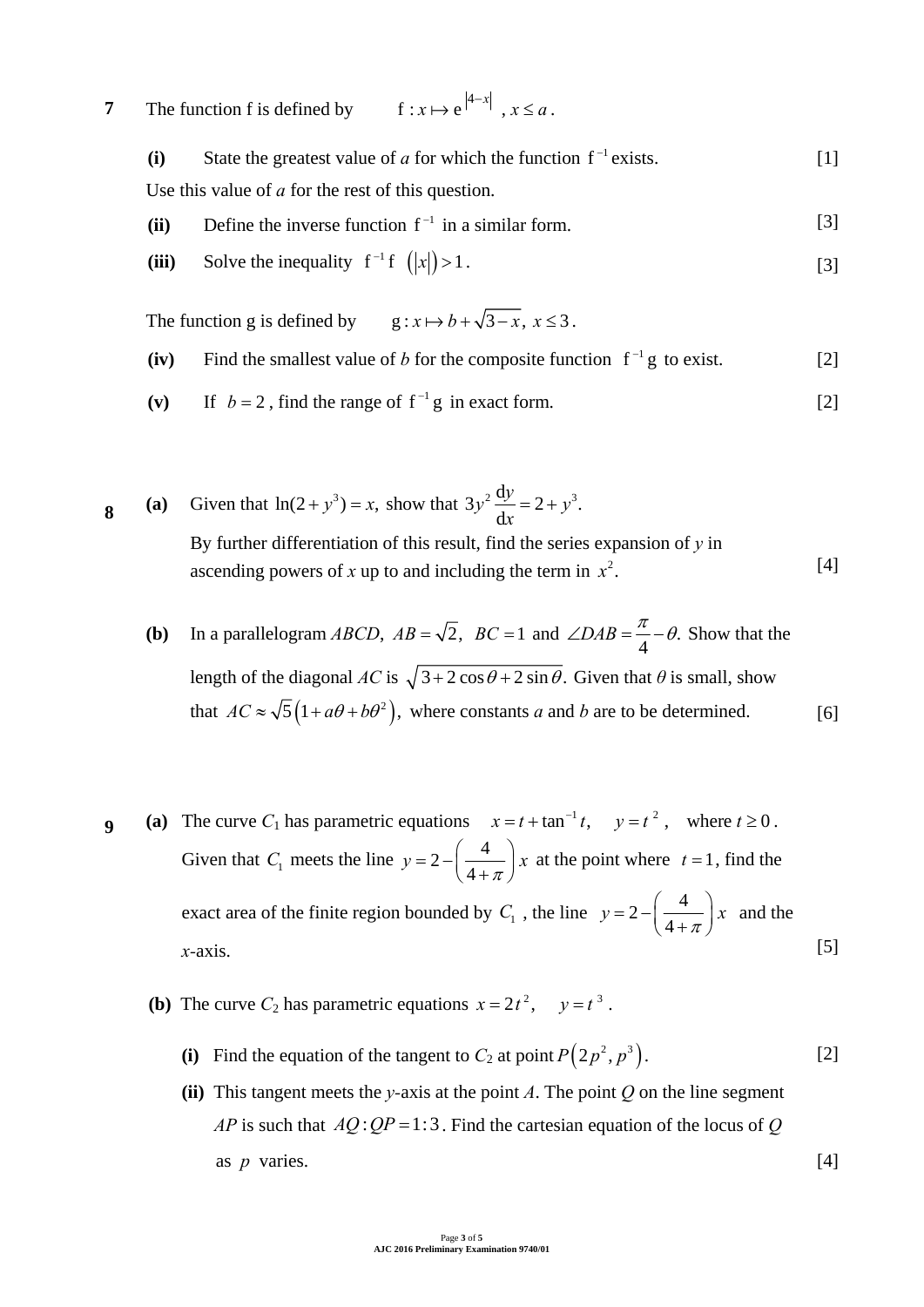

The diagram shows part of the curve with equation 3 3  $\mu$  xx sin cos . The region 3 3  $\mu$  sin cos . The region 3 3  $\mu$  sin cos . The region 3 3  $\mu$  sin cos . The region 3  $\mu$  sin cos . The region 3  $\mu$  sin cos . The bounded by the c

- **(ii)** Find the exact volume of revolution when *R* is rotated complete complete complete complete complete complete  $\alpha$
- (iii) By differentiating  $y^2 = \sin^6 x \cos^3 x$  with respect to *x*, show that the *x*-coordinate of the maximum point of the above curve is  $\tan^{-1}\sqrt{2}$ , and find the exact *y*-coordinate of the maximum point, expressing your answer in the form  $2^a \cdot 3^b$ . where *a* and *b* are rational numbers to be determined. (You do not need to show that it is a maximum point.) [5]

**11** With reference to the origin *O*, the point *R* has position vector  $2\mathbf{i} + \mathbf{j} + 6\mathbf{k}$ . The plane  $p_1$  has vector equation  $\mathbf{r} = (2 + 2\lambda + 5\mu)\mathbf{i} + (1 + 2\lambda - \mu)\mathbf{j} + (6 + \lambda - 5\mu)\mathbf{k}$ , where  $\lambda, \mu \in \mathbb{R}$ .

The point *Q*, which is on *OR* produced, is such that  $RQ = 2OR$  and  $p_2$  is the plane through *Q* which is parallel to  $p_1$ .

- **(i)** Show that *R* lies in  $p_1$ . [1]
- **(ii)** Find a cartesian equation of  $p_2$ . [3]
- (iii) Find the position vector of the point *L* in  $p_2$  such that *OL* is perpendicular to  $p_2$ . [3]
- **(iv)** The point *M* is on the line segment *RQ*. Given that *h* is the perpendicular distance from *M* to the line passing through *R* and *L*, show that

$$
h = \frac{\left| \overrightarrow{RM} \times \overrightarrow{RL} \right|}{\left| \overrightarrow{RL} \right|} \,. \tag{2}
$$

[3]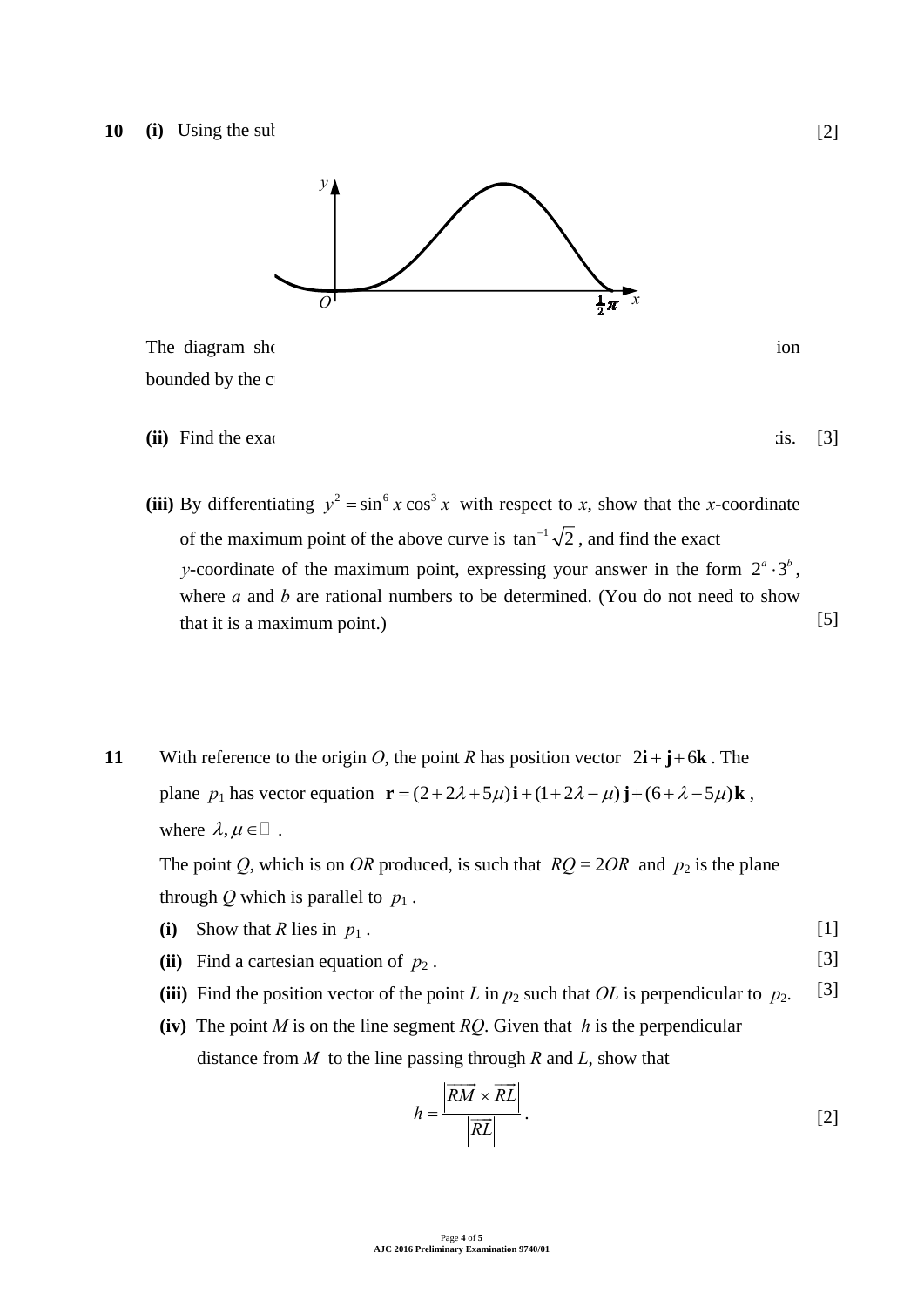**12** [It is given that the volume of a circular cone with base radius *r* and height *h* is  $1 - u^2$ 3  $\pi r^2 h$ .]

Figure 1 shows a frustum (a truncated cone) with radii 2 cm and 10 cm and height 20 cm. A conical flask (Figure 2) is made up of the frustum and a cylinder. The cylinder has radius 2 cm and height 6 cm. Water is poured into the empty flask at a constant rate of  $\pi$  cm<sup>3</sup>s<sup>-1</sup>. At time *t* seconds, the depth of the water is *h* cm and the radius of the water surface is *r* cm.





$$
(i) \quad \text{For } 0 \le h \le 20 \,,
$$

**(a)** by using similar triangles, find *r* in terms of *h*; **(b)** show that the volume of water in the flask is  $V = \frac{2500\pi}{\sigma} - \frac{4\pi}{\sigma^2} (25 - h)^3$ 3 75  $V = \frac{2500\pi}{\pi} - \frac{4\pi}{\pi} (25 - h)^3$ . Hence, find  $\frac{d}{dx}$ d *h t* in terms of *h*. [3] [4]

(ii) Find 
$$
\frac{dh}{dt}
$$
 for  $20 < h \le 26$ . [2]

(iii) Sketch a graph to illustrate how 
$$
\frac{dh}{dt}
$$
 varies with  $h$  for  $0 \le h \le 26$ . [2]

### **End of paper**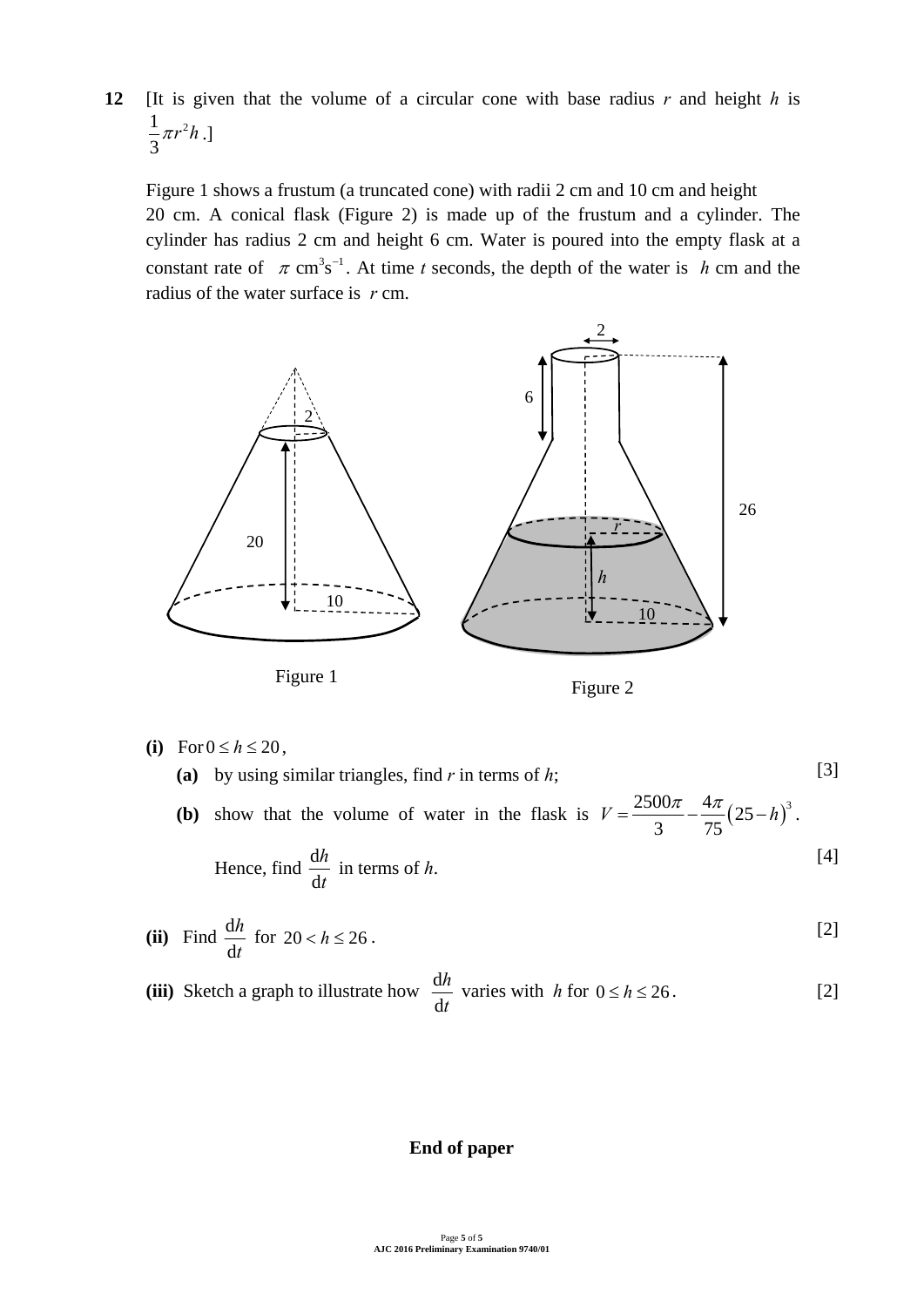### **ANDERSON JUNIOR COLLEGE**

### **2016 Preliminary Examination**

### **H2 Mathematics Paper 2 (9740/02)**

*Duration: 3 hours*

## **Section A: Pure Mathematics [40 marks]**

- **1** With reference to the origin *O*, the points *A*, *B*, *C* have position vectors  $\bf{a}$ ,  $\bf{b}$ ,  $\bf{c}$ respectively. The mid-points of *OA* and *BC* are *S* and *T* respectively.
	- **(i)** Find  $\overrightarrow{OS}$  and  $\overrightarrow{OT}$  in terms of **a**, **b** and **c**. [2]

*OABC* is a tetrahedron where angle *OBA* and angle *OCA* are right angles.

- **(ii)** Show that  $\mathbf{a} \mathbb{D} = \mathbf{b} \mathbb{D}$  and  $\mathbf{a} \mathbb{C} = \mathbf{c} \mathbb{C} \mathbf{c}$ . [2]
- (iii) By considering  $\overrightarrow{BC} \square \overrightarrow{BC}$ , show that  $BC^2 = |\mathbf{b}|^2 + |\mathbf{c}|^2 2\mathbf{b}\square \mathbf{c}$ .

Hence show that 
$$
ST = \frac{1}{2} \sqrt{OA^2 - BC^2}
$$
 (4)

**2** Anson is closing down his chicken farm and he decides to sell exactly *k* chickens in the market at the end of every week, where *k* is a divisor of 1000. Anson has 1000 chickens and the cost of rearing each chicken per week is \$0.50. Show that, when he has sold all his chickens, the total cost of rearing the chickens is  $\frac{250}{1} (1000 + k)$ *k*  $+k$ ). [3]

At the end of the first week, Anson sells each chicken at a price of \$12. At the end of every subsequent week, he sells the chickens at a price of 5% less than that of the previous week.

Find the smallest value of *k* in order for Anson to make a profit when he has sold all his chickens. [6]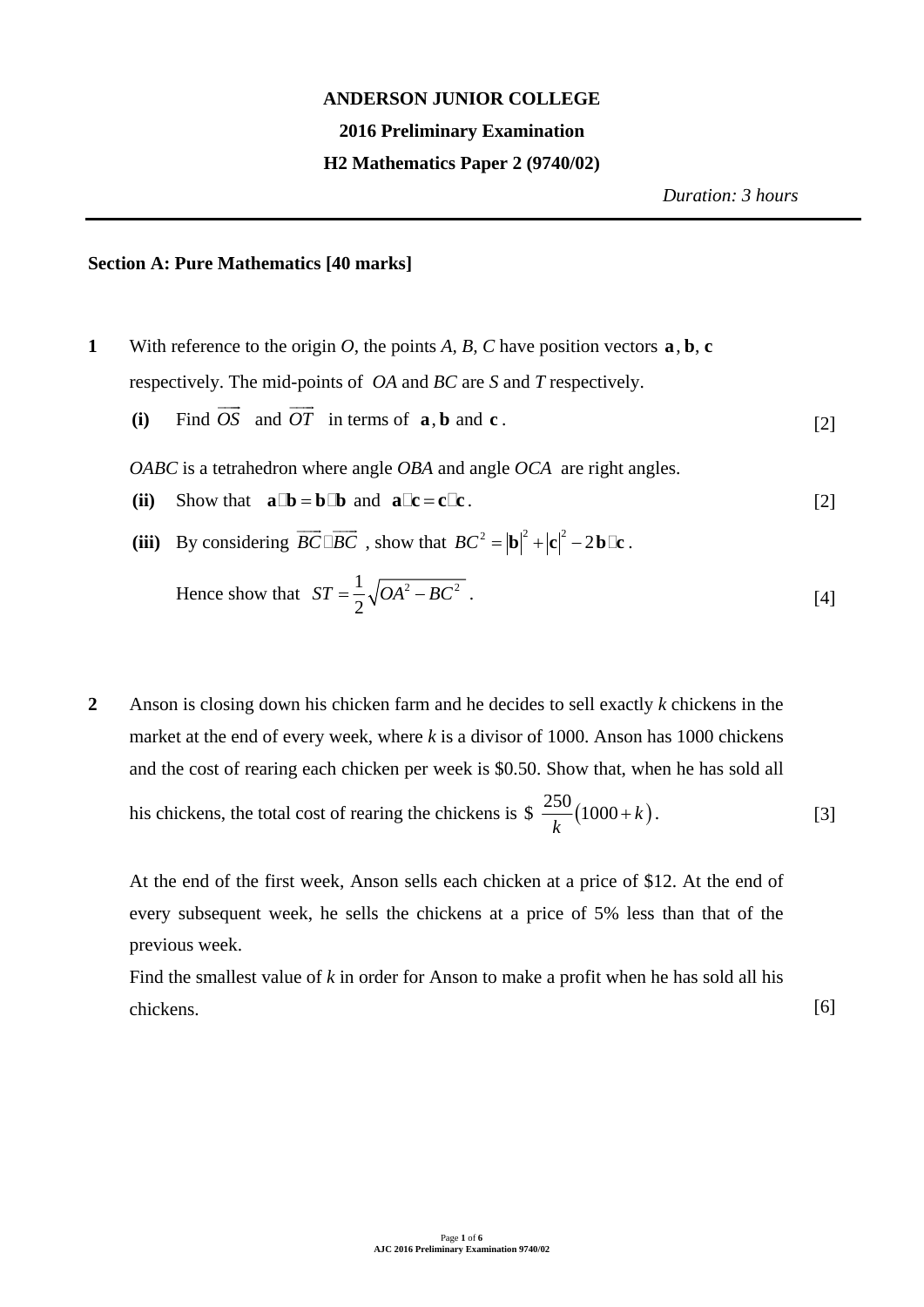**3** The population of fish in a pond is *n* thousand at time *t* years. It is known that *n* and *t* are related by the differential equation

$$
\frac{\mathrm{d}n}{\mathrm{d}t} = \frac{1}{5}\left(k - n + n^2\right),
$$

where  $0 \le n \le \frac{3}{2}$ 2  $\leq n \leq \frac{3}{2}$  and *k* is a constant. When  $t = 0$ , the population size is 1250.

It is also known that 
$$
\frac{dn}{dt} = -0.15
$$
 when the population size is 1000.

(i) Show that 
$$
k = -\frac{3}{4}
$$
. [1]

**(ii)** Find the population size at which the population is shrinking at the highest rate. **(iii)** Find an expression for *n* in terms of *t*. [2]

- **(iv)** Find the exact value of *t* when the fish population size reaches zero. [5]
- **(v)** Sketch the part of the solution curve which is relevant in this context. [2]

[1]

**4** The complex number *z* satisfies the equation  $|z| = |z + 6 - 2\sqrt{3}i|$ .

(i) On an Argand diagram sketch the locus of *z*. Find the exact values of the axial intercepts of the locus. [5]

The complex number *z* also satisfies the equation  $|z+1|^2 = a$ , where  $a > 0$ .

(ii) Find the range of values of *a* such that there are two possible values of  $z$ . [3]

Another complex number *w* satisfies the relations

 $|w| \ge |w+6-2\sqrt{3}i|$ ,  $|w+1|^2 \le 49$  and  $\text{Im}(w) > 0$ .

- (iii) Illustrate the region in which the point representing  $w$  can lie. [2]
- (iv) Given that  $\arg(w-4i) = \theta$  where  $-\pi < \theta \le \pi$ . State, in exact form, the range of values of  $\theta$ . [2]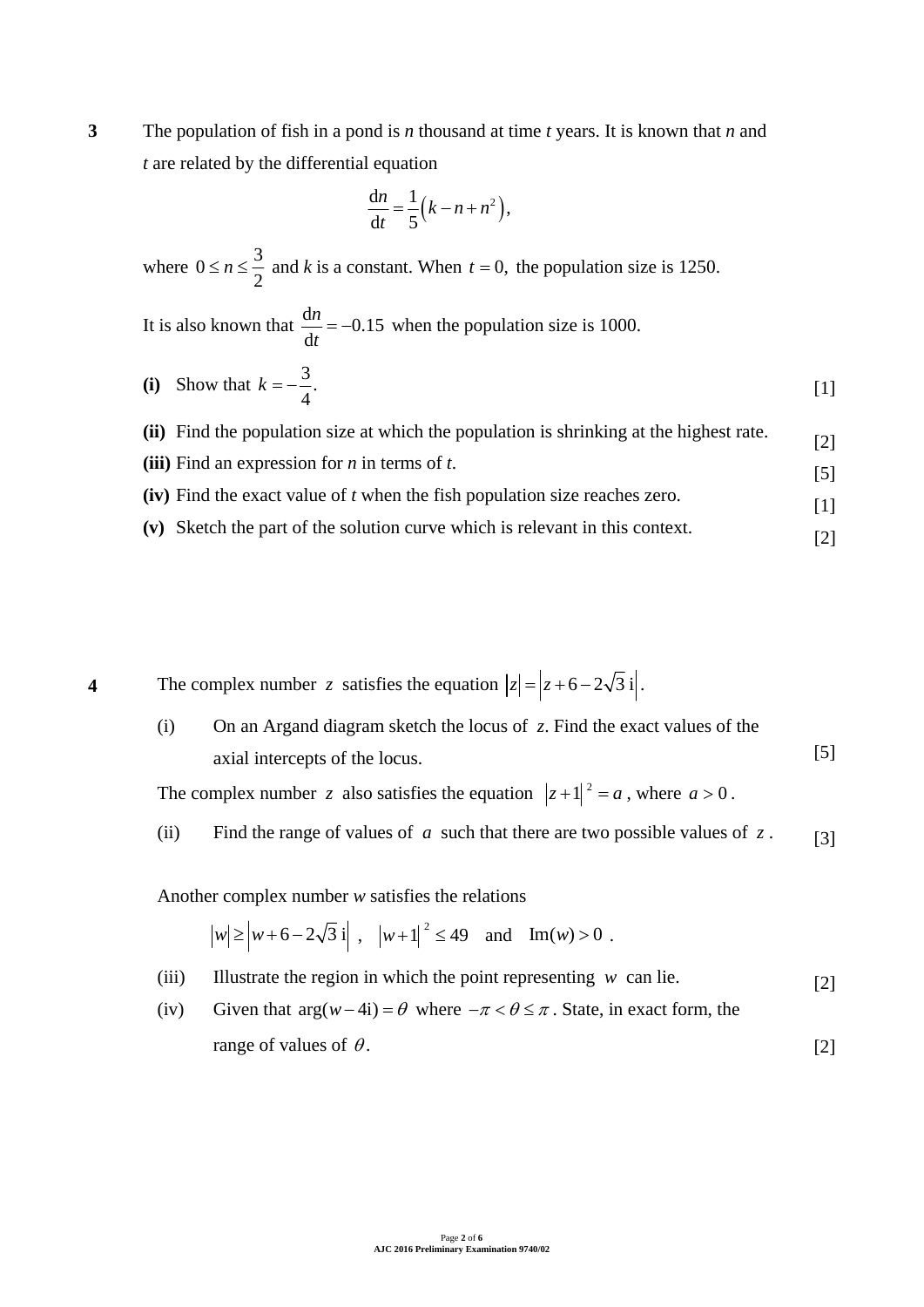#### **Section B: Statistics [60 marks]**

- **5** The management of ABC Country Club would like to conduct a survey to determine if members are satisfied with the recreational facilities in the club. The club has 10 000 members, where more than 60% are below 30 years old and less than 10% are above 60 years old.
	- **(i)** Describe how a sample of 100 members can be chosen using systematic sampling. [2]
	- **(ii)** State a possible disadvantage of using this sampling method in this context. [1]
- **6** An experiment is carried out with three coins. Two of the coins are fair. The third coin is biased such that the probability of obtaining a head is  $\frac{1}{7}$ . 5 The three coins are tossed. *A* is the event: All the three coins show the same result. *B* is the event: The biased coin shows a tail.  $\mathbf{F}^{\mathbf{i}}$   $\mathbf{A}^{\mathbf{j}}$   $\mathbf{B}^{\mathbf{j}}$   $\mathbf{A}^{\mathbf{j}}$   $\mathbf{B}^{\mathbf{k}}$

Find (i) 
$$
P(A \cup B)
$$
, [3]

$$
(ii) \quad P(B'|A'). \tag{3}
$$

- **7** A group of ten friends, comprising six women and four men, wishes to go out to a restaurant for lunch. Two of the men own a car each. They decide to go to the restaurant in two cars driven by their respective owners, with the same number of passengers in each car.
	- **(i)** Find the number of ways in which the remaining eight people may be allocated to the two cars if two of the women, Helen and Karen, must take the same car. [The arrangement of people within a particular car is not relevant.]

[2]

[4]

At the restaurant, the group sits at a round table. Find the number of ways of arranging the ten people if

- **(ii)** no two men are seated together, [2]
- **(iii)** neither Helen nor Karen is seated beside a driver.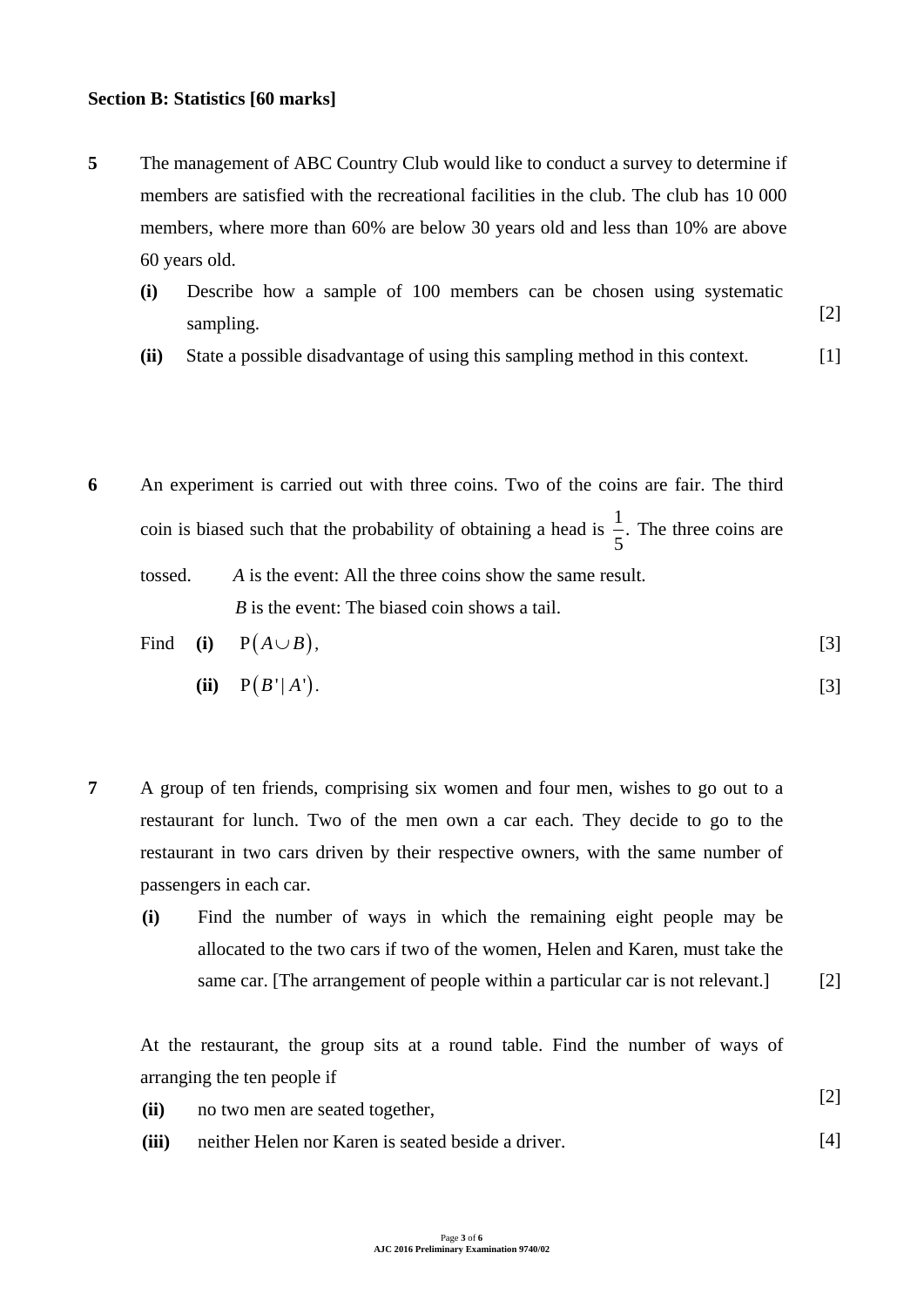- **8** A large number of participants take part in a shooting contest. Each participant is given 10 attempts at hitting a target. The probability that a participant hits the target in an attempt is 0.32. It is assumed that the outcome of an attempt is independent of the outcome of any other attempts.
	- **(i)** Find the probability that a participant hits the target more than half of the time.
	- **(ii)** A random sample of 50 participants is taken. Using a suitable approximation, find the probability that not more than 44 participants hit the target at most 5 times each. [4]

[2]

**9** A secretary types letters onto sheets of paper 30 cm long and folds the letters as shown.



The first fold is *X* cm from one edge. The second fold, *Y* cm from the other edge, is exactly in the middle of the remaining part of the paper, so that  $Y = \frac{1}{2}(30 - X)$ 2  $Y = \frac{1}{2}(30 - X)$ .

The length *X* cm is normally distributed with mean 10.2 cm and standard deviation 1.2 cm. The letters have to fit into envelopes 11 cm wide.

(i) Find 
$$
P(11 < Y < 15)
$$
. [2]

**(ii)** Find the probability that a randomly chosen letter will fit into the envelope. [3]

**(iii)** By expressing  $X - Y$  in terms of X, verify that

$$
Var(X - Y) \neq Var(X) + Var(Y).
$$

Explain why the rule  $Var(aX + bY) = a^2 Var(X) + b^2 Var(Y)$  does not apply in this case. [4]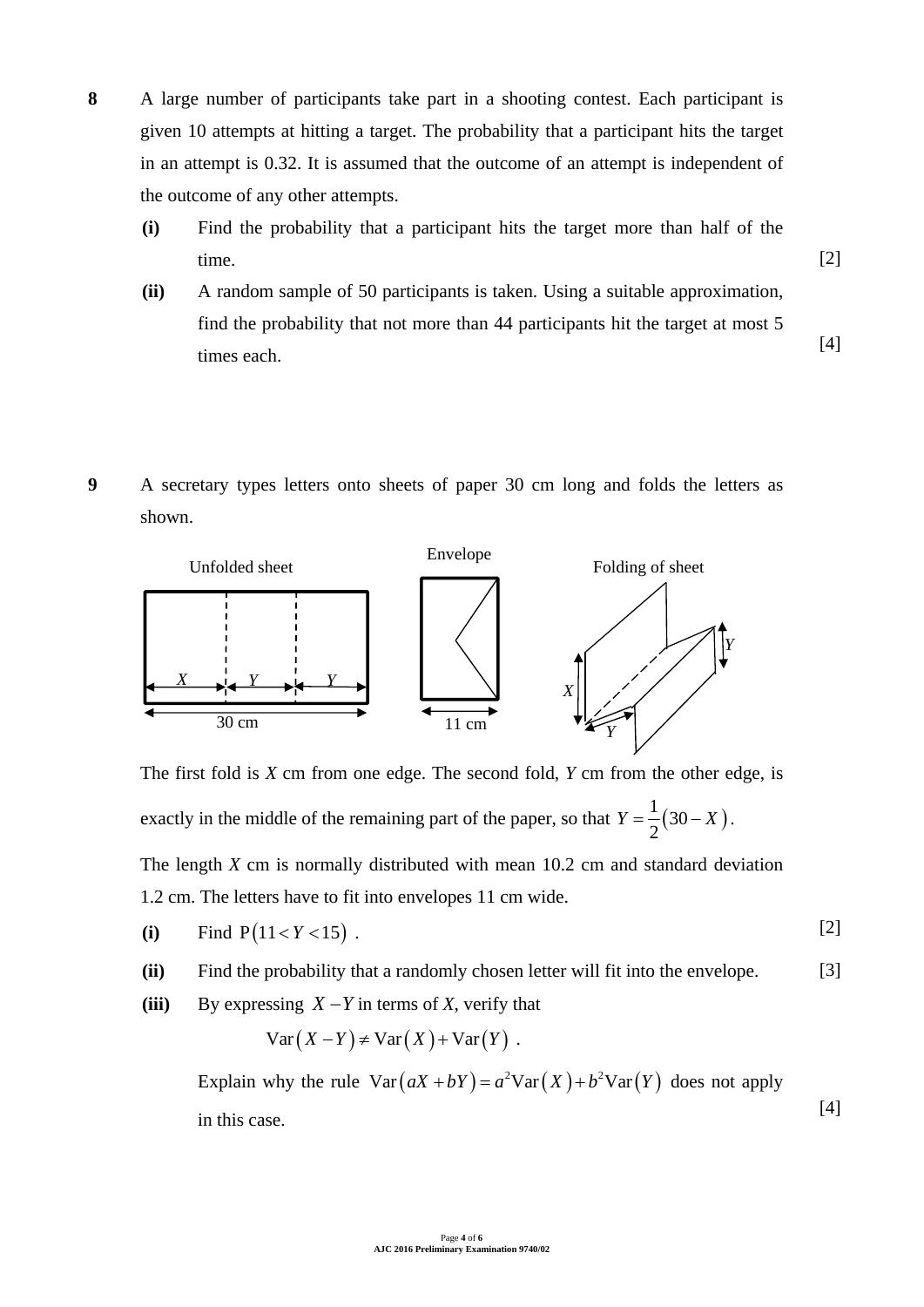- **10** Travellers arrive at a railway station, to catch a train, either individually or in groups. On a Saturday morning, the number of travellers who arrive individually during a one-minute interval may be modelled by a Poisson distribution with mean 7.5. The number of groups who arrive during a one-minute interval may be modelled by an independent Poisson distribution with mean 2.0.
	- **(i)** The probability that no more than one traveller arrives individually during a period of *t* seconds is less than 0.1. Write down an inequality in terms of *t* to represent this information, and hence find the range of values of *t*, giving your answer correct to one decimal place.
	- **(ii)** Find the probability that at most 4 groups arrive during the time interval from 0945 to 0950 with at least 3 of the groups arriving within the first 3 minutes .
	- **(iii)** Using a suitable approximation, find the probability that, from 1045 to 1055, the number of travellers arriving individually exceeds three times the number of groups arriving by more than 8. [4]
- **11** A study of the relationship between the amount of advertising time (in minutes) on radio for a product and the quantity of the product sold (in thousands) was carried out. The results of the study are given below:

| Advertising time<br>(minutes), $t$                  |      |                  |      | 10   |      |      |      |
|-----------------------------------------------------|------|------------------|------|------|------|------|------|
| Quantity of the<br>product sold<br>(thousands), $S$ | 1.62 | $\boldsymbol{k}$ | 1.91 | 2.11 | 2.15 | 2.20 | 2.23 |

- (i) Given that the regression line of *S* on *t* is  $S = 0.069940 t + 1.2718$ , find *k*, correct to 2 decimal places. Hence find the product moment correlation coefficient between *S* and *t*.
- **(ii)** It is thought that the relationship between *S* and *t* can also be modelled by  $S = a + b \ln t$  where *a* and *b* are constants. Find the least squares estimates of *a* and *b* and the product moment correlation coefficient *r* for this new model.
- **(iii)** Use the regression line for the better model to estimate the quantity of the product sold when the advertising time is 9 minutes, giving your answer to the nearest integer.

Give two reasons why this estimate is reliable.

[3]

[3]

[3]

[2]

[3]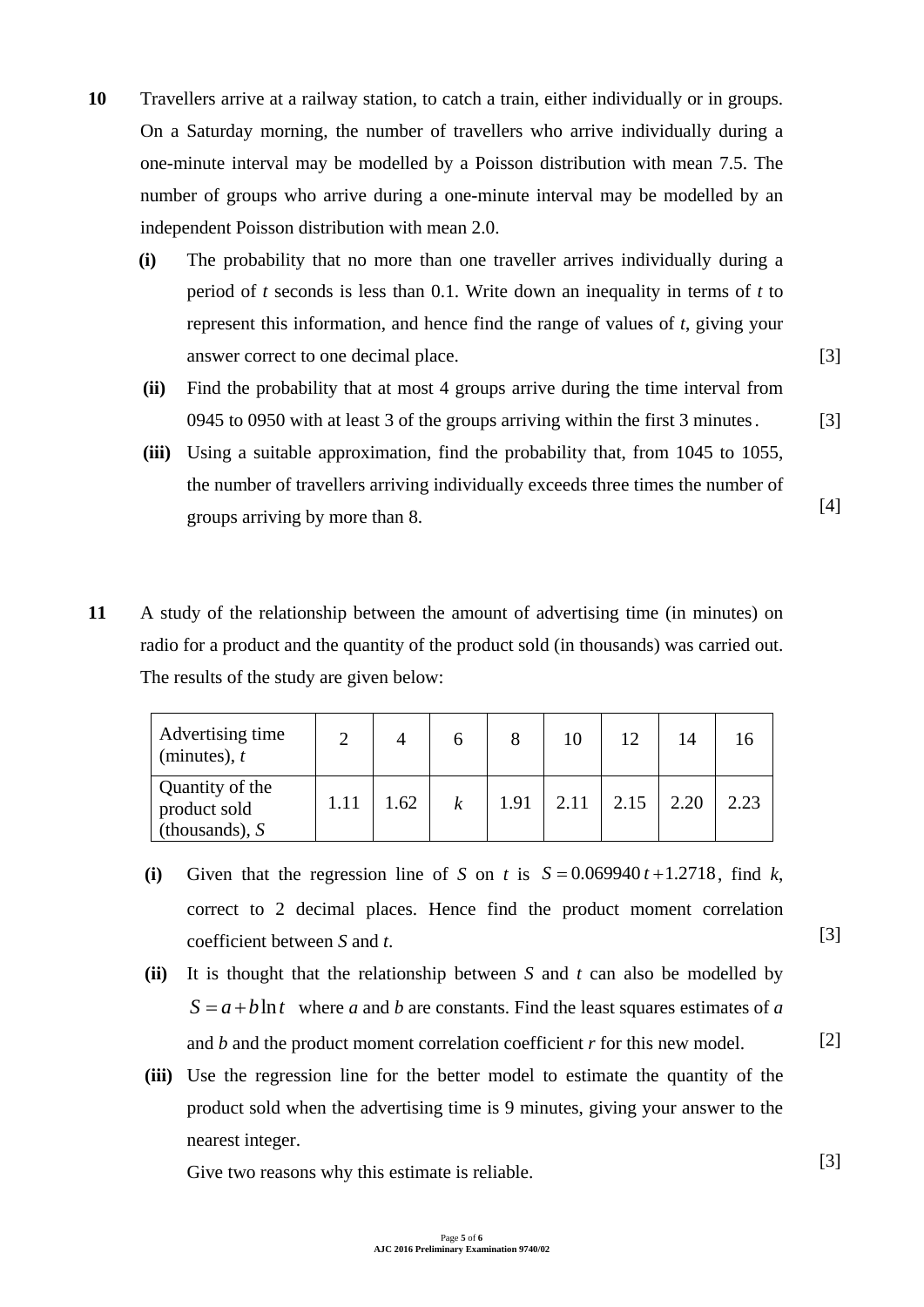**12** Bank A claims that the average monthly salary of a fresh graduate working in the banking industry is \$3000. However, a human resource manager from another bank suspects that this is not the correct average monthly salary. A random sample of 50 fresh graduates is surveyed. The monthly salaries, \$*x*, of these 50 fresh graduates are summarised by

$$
\sum (x-3000) = -505
$$
  $\sum (x-3000)^2 = 100580$ 

- **(i)** Calculate the unbiased estimates of the mean and variance of the monthly salary of a fresh graduate, giving your answers to 2 decimal places. [2]
- **(ii)** Test at 10% significance level whether the manager's suspicion is supported. [4]

The manager believes that the average monthly salary of a fresh Mathematics graduate in the banking industry is more than \$3000. He decides to conduct investigations into this by surveying a random sample of 15 fresh Mathematics graduates and the mean of this sample is found to be \$3050 and the sample variance is  $k^2$ . Find the range of values for  $k^2$  (to the nearest integer) if it is found that, at 5% level, there is sufficient evidence to justify his belief. State an assumption necessary to carry out the test.

[4]

#### **End of Paper**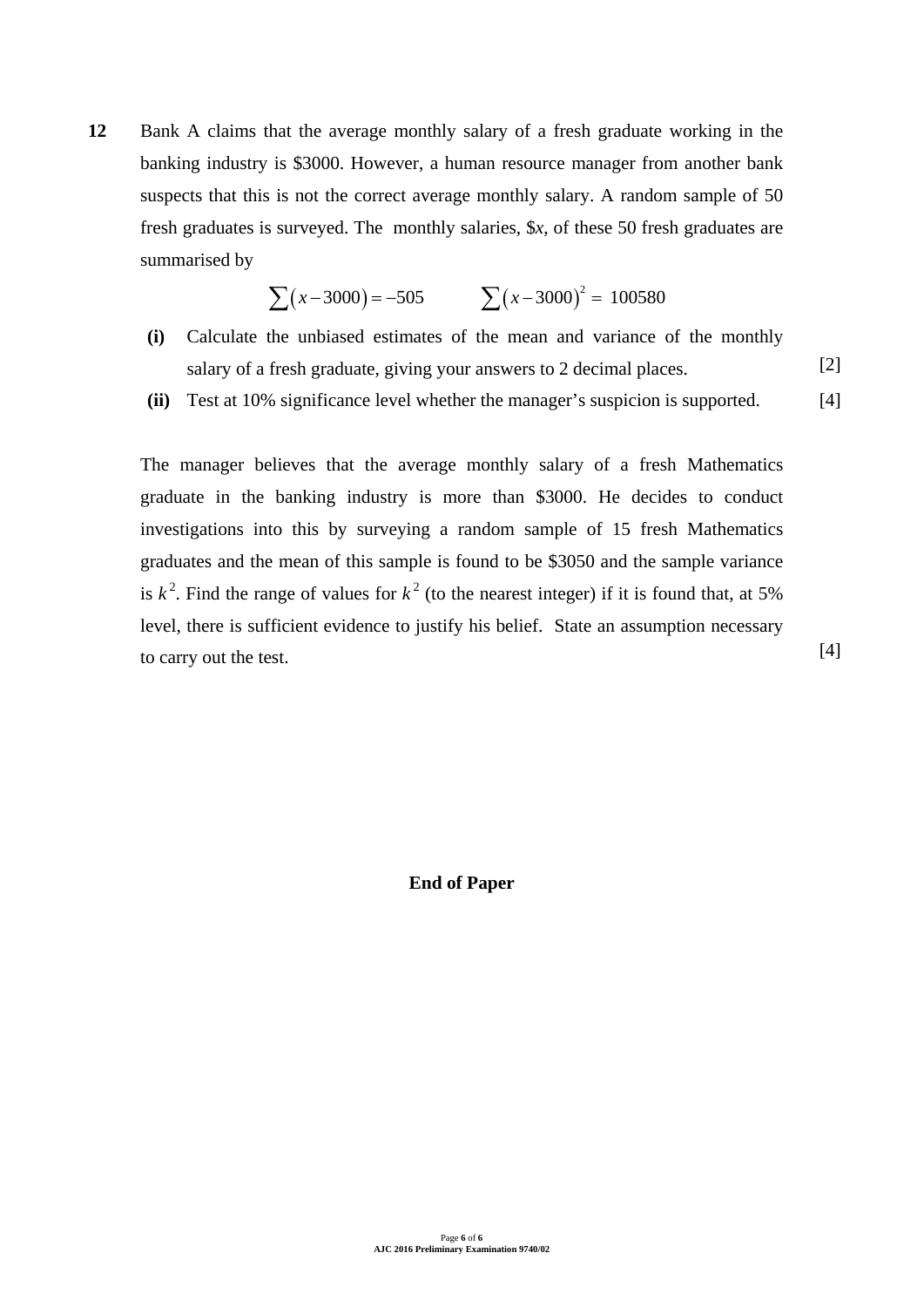| 1              | $63a+26(a+k)+10(a+m)=165.10$                                                                                                              |
|----------------|-------------------------------------------------------------------------------------------------------------------------------------------|
|                | $59a+34(a+k)+11(a+m)=176.15$                                                                                                              |
|                | $31a+52(a+k)+28(a+m) = 205.70$                                                                                                            |
|                | Simplifying,                                                                                                                              |
|                | $99a + 26k + 10m = 165.10$                                                                                                                |
|                | $104a + 34k + 11m = 176.15$                                                                                                               |
|                |                                                                                                                                           |
|                | $111a + 52k + 28m = 205.70$                                                                                                               |
|                | Solving,                                                                                                                                  |
|                | $a = $1.50, k = $0.35, m = $0.75$                                                                                                         |
|                |                                                                                                                                           |
| $\overline{2}$ |                                                                                                                                           |
|                | $\frac{2}{x+1} - \frac{x-2}{x} \ge 0$ $x \ne 0, -1$                                                                                       |
|                |                                                                                                                                           |
|                | $\frac{2x-(x-2)(x+1)}{x(x+1)} \ge 0$                                                                                                      |
|                |                                                                                                                                           |
|                |                                                                                                                                           |
|                | $\frac{-x^2+3x+2}{x(x+1)} \ge 0$<br>$-1$                                                                                                  |
|                | $\begin{array}{c ccccc}\n & & & & \\ \hline\n-3-\sqrt{17} & 0 & 3+\sqrt{17} \\ \hline\n-2 & 0 & 3+\sqrt{17}\n\end{array}$                 |
|                | $\frac{-{(x-\frac{3}{2})^2} + \frac{17}{4}}{x(x+1)} \ge 0$                                                                                |
|                |                                                                                                                                           |
|                |                                                                                                                                           |
|                |                                                                                                                                           |
|                | $-1 < x \leq \frac{3-\sqrt{17}}{2}$ or $0 < x \leq \frac{3+\sqrt{17}}{2}$                                                                 |
|                |                                                                                                                                           |
|                |                                                                                                                                           |
|                |                                                                                                                                           |
| $\mathbf{3}$   |                                                                                                                                           |
|                | Let P <sub>n</sub> be the statement $\sum_{1}^{n} r(3)^{r} = \frac{3}{4} + \frac{1}{4} (2n-1) 3^{n+1}, n \ge 1.$                          |
|                |                                                                                                                                           |
|                | When $n = 1$ , LHS = $\sum_{1}^{1} r(3)^{r} = 1(3) = 3$                                                                                   |
|                |                                                                                                                                           |
|                |                                                                                                                                           |
|                | RHS = $\frac{3}{4} + \frac{1}{4}(1)3^2 = 3$                                                                                               |
|                |                                                                                                                                           |
|                |                                                                                                                                           |
|                | Since LHS = RHS, $P_1$ is true                                                                                                            |
|                |                                                                                                                                           |
|                |                                                                                                                                           |
|                | Assume P <sub>k</sub> is true for some $k \in \square^+$ , i.e $\sum_{1}^{k} r(3)^r = \frac{3}{4} + \frac{1}{4} (2k - 1) 3^{k+1}$         |
|                |                                                                                                                                           |
|                |                                                                                                                                           |
|                | To prove that $P_{k+1}$ is true,                                                                                                          |
|                | i.e. to prove: $\sum_{k=1}^{k+1} r(3)^k = \frac{3}{4} + \frac{1}{4} (2(k+1)-1) 3^{(k+1)+1} = \frac{3}{4} + \frac{1}{4} (2k+1) 3^{k+2}$    |
|                |                                                                                                                                           |
|                |                                                                                                                                           |
|                |                                                                                                                                           |
|                | LHS = $\sum_{r=1}^{k+1} r(3)^r$ = $\sum_{r=1}^{k} r(3)^r + (k+1)3^{k+1}$                                                                  |
|                |                                                                                                                                           |
|                | $=\frac{3}{4}+\frac{1}{4}(2k-1)3^{k+1}+(k+1)3^{k+1} = \frac{3}{4}+\frac{1}{4}(3)^{k+1}(2k-1+4k+4)$                                        |
|                |                                                                                                                                           |
|                |                                                                                                                                           |
|                | $=\frac{3}{4}+\frac{1}{4}(3)^{(k+1)+1}(2k+1)$ = RHS. $P_k$ is true $\Rightarrow P_{k+1}$ is true                                          |
|                |                                                                                                                                           |
|                | Since $P_1$ is true, and $P_k$ is true implies $P_{k+1}$ <sup>Pa</sup> is <sup>1</sup> true, by Mathematical Induction, $P_n$ is true for |
|                | all $n \in \mathbb{Z}^+$ , $n \geq 1$ .                                                                                                   |
|                |                                                                                                                                           |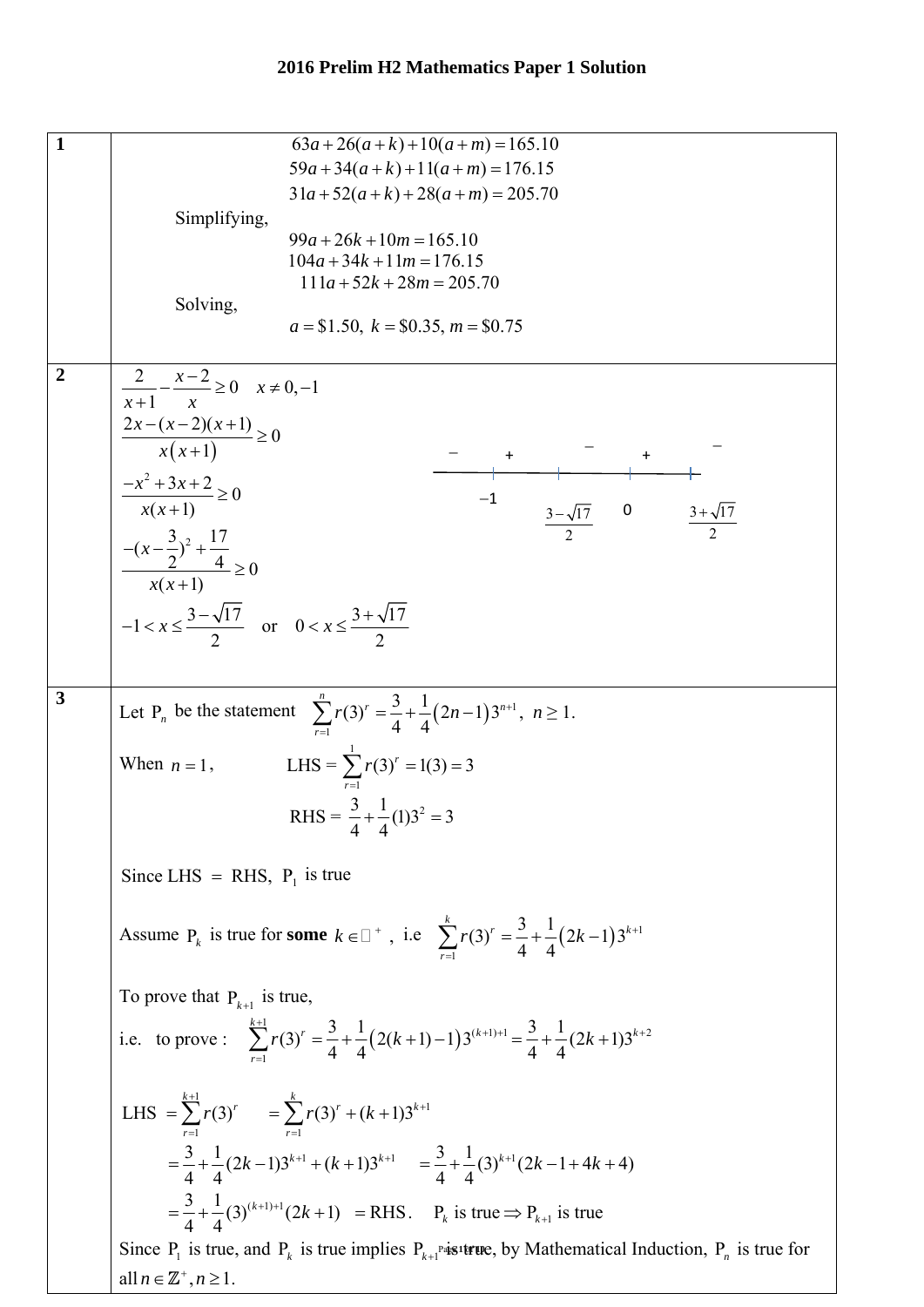(ii) 
$$
\sum_{r=2}^{n} (2r-1)3^{r} = \sum_{r=2}^{n} 2r(3)^{r} - \sum_{r=2}^{n} 3^{r}
$$
  
\n
$$
\sum_{r=2}^{n} 2r(3)^{r} = \left(\frac{3}{2} + \frac{1}{2}(2n-1)3^{n+1}\right) - 6 = \frac{9}{2} + \frac{1}{2}(2n-1)3^{n+1}
$$
  
\n
$$
\sum_{r=2}^{n} 3^{r} = \frac{9(3^{n-1}-1)}{3-1} = \frac{9}{2}(3^{n-1}-1)
$$
  
\n
$$
= \frac{1}{2}(2n-1)3^{n+1} - \frac{9}{2}(3^{n-1}-1)
$$
  
\n
$$
= \frac{1}{2}(2n-1)3^{n+1} - \frac{9}{2}(3^{n-1}-1)
$$
  
\nOR 
$$
= 3^{n+1} \left[\frac{1}{2}(2n-1) - \frac{1}{2}\right] = 3^{n+1}(n-1)
$$
  
\nOR 
$$
= 3^{n+1} \left[\frac{1}{2}(2n-1) - \frac{9}{2}\right] = 3^{n+1}(9n-9)
$$
  
\n4  
\n
$$
f(r) - f(r+1) = \frac{1}{r} - \frac{1}{r+1} = \frac{1}{r(r+1)}.
$$
  
\n
$$
\frac{1}{2} + \frac{1}{6} + \frac{1}{12} + \frac{1}{20} + \frac{1}{30} + \dots + \frac{1}{2n(2n+1)} = \sum_{r=1}^{2n} \frac{1}{r(r+1)} = \sum_{r=1}^{2n} [f(r) - f(r+1)]
$$
  
\n
$$
= [f(1) - f(2)r + f(2n)
$$
  
\n
$$
+ f(2n) - f(2n+1)
$$
  
\n
$$
= f(1) - f(2n+1)
$$
  
\n
$$
= 1 - \frac{1}{2n+1}
$$
  
\nConsider  $(r+1)^{2} = \frac{1}{(r+1)(r+1)} < \frac{1}{r(r+1)}.$   
\n
$$
\sum_{r=1}^{2n} \frac{1}{(r+1)^{2}}
$$

 $\overline{\mathsf{I}}$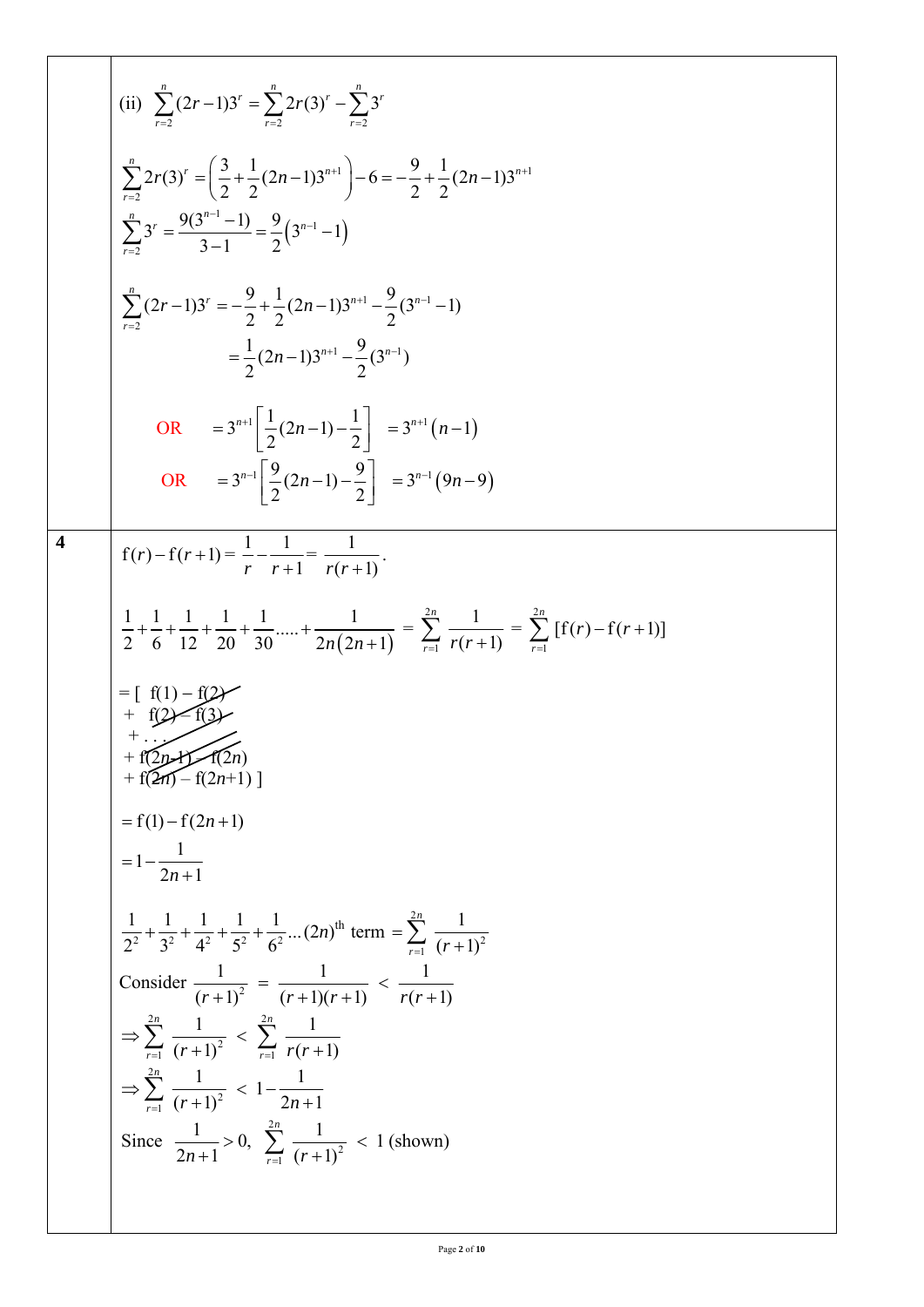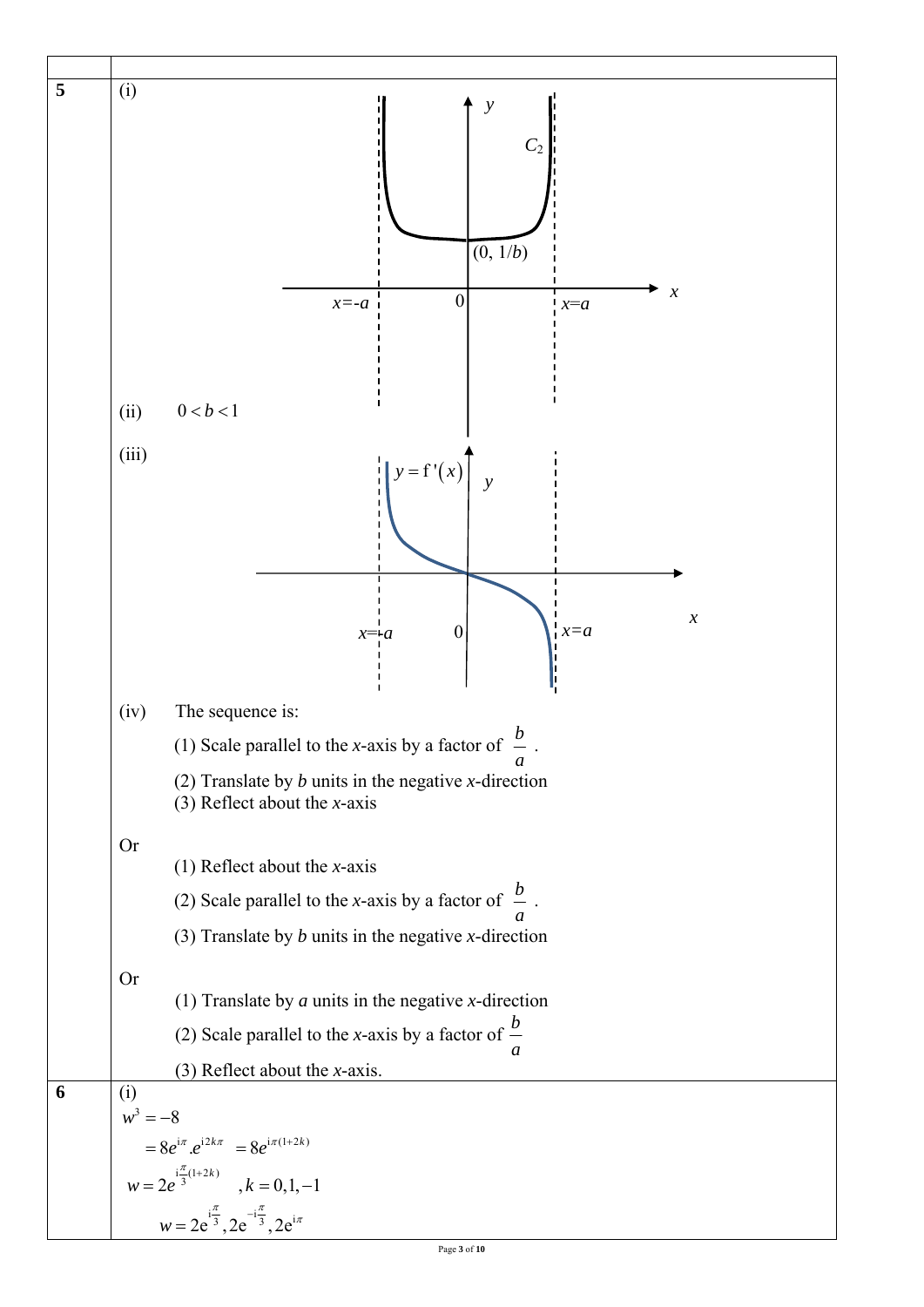(i)   
\n
$$
\frac{1}{z^2} + \frac{8}{z} = \frac{3}{z^3} + 24
$$
\n
$$
\frac{1}{z}(\frac{1}{z^3} + 8) = 3(\frac{1}{z^3} + 8)
$$
\n
$$
(\frac{1}{z^2} + 8)(\frac{1}{z} - 3) = 0
$$
\nReplace  $w = \frac{1}{z}$  from part (i)  
\n
$$
\frac{1}{z} = 2e^{\frac{z^2}{3}}.2e^{ix} .2e^{-\frac{z^2}{3}}
$$
 or 
$$
\frac{1}{z} = 3
$$
\n
$$
z = \frac{1}{2}e^{-\frac{z^2}{3}}.2e^{-\frac{1}{z}}.2e^{-\frac{1}{z}}.\frac{1}{2}e^{-\frac{1}{z^3}}
$$
 or 
$$
z = \frac{1}{3}
$$
\n
$$
z = \frac{1}{2}e^{-\frac{z^2}{3}}.2e^{-\frac{1}{z}}.2e^{-\frac{1}{z}}.\frac{1}{2}e^{-\frac{1}{z^3}}
$$
 or 
$$
z = \frac{1}{3}
$$
\n7\n(i) For the function f<sup>-1</sup> to exist, f must be one-one,  
\nGreatest value of a = 4.  
\n(ii) Let  $y = e^{4x-x}$   
\n
$$
\ln y = -4 - x
$$
  
\n
$$
x = 4 - \ln y
$$
  
\n
$$
x = 4 - \ln y
$$
  
\n
$$
x = 4 - \ln y
$$
  
\n
$$
x = 4 - \ln y
$$
  
\n
$$
x = 4 - \ln y
$$
  
\n
$$
x = 4 - \ln y
$$
  
\n
$$
x = 4 - \ln y
$$
  
\n
$$
x = 4 - \ln y
$$
  
\n
$$
x = 4 - \ln y
$$
  
\n
$$
x = 4 - \ln y
$$
  
\n
$$
x = 4 - \ln y
$$
  
\n
$$
x = 4 - \ln y
$$
  
\n
$$
x = 4 - \ln z
$$
  
\n
$$
x = 2, \infty
$$
  
\n
$$
x = 2, \infty
$$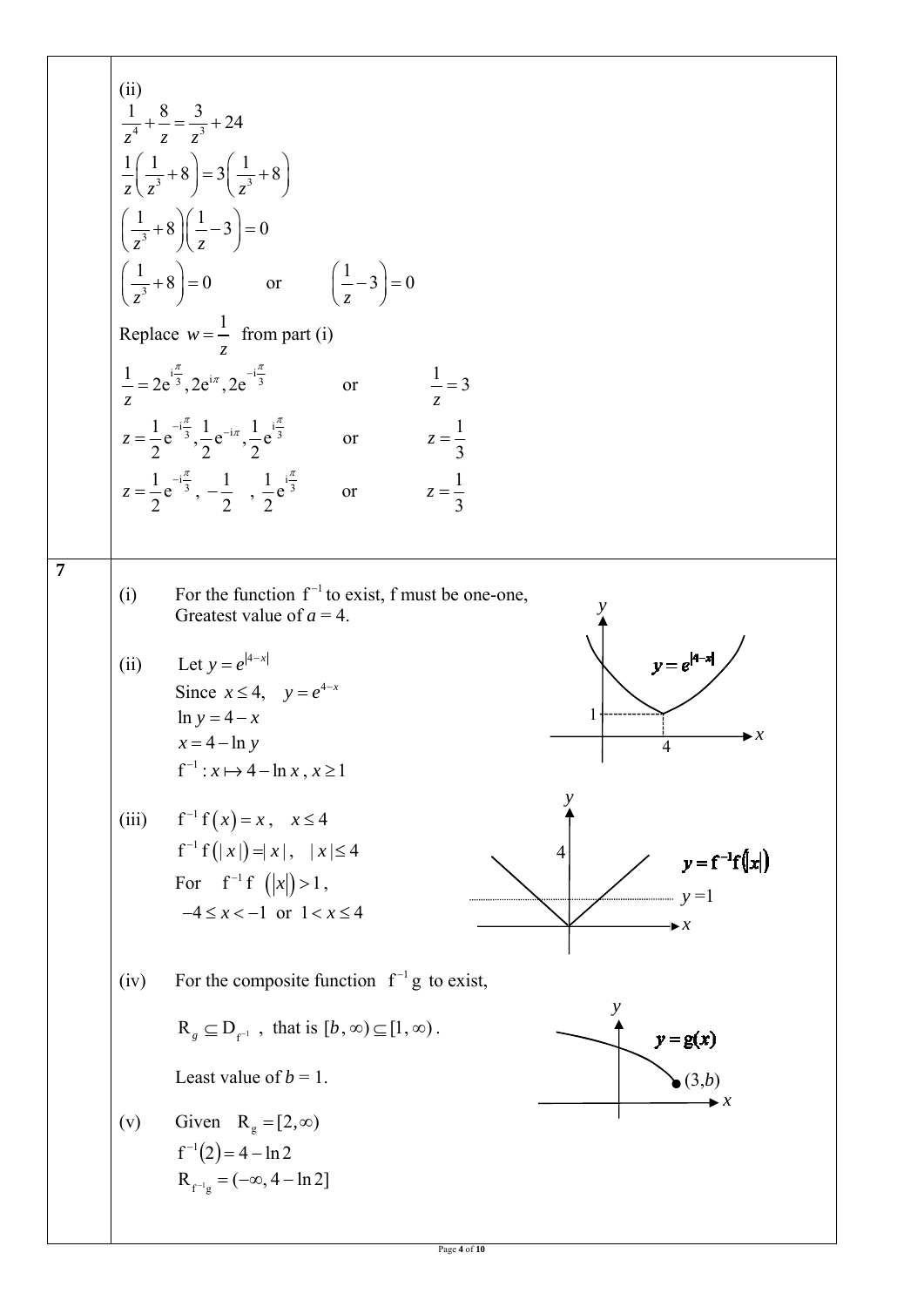8  
\n(a) 
$$
\ln(2+y^3) = x
$$
 ... (1)  
\nDifferentiate w.r.t. x,  
\n $\Rightarrow \frac{3y^2}{2+y^3} \frac{dy}{dx} = 1$   
\n $\Rightarrow 3y^2 \frac{dy}{dx} = 2 + y^3$  (shown) ... (2)  
\nDifferentiate again w.r.t. x,  
\n $3y^2 \frac{d^2y}{dx^2} + 6y \left(\frac{dy}{dx}\right)^2 = 3y^2 \frac{dy}{dx}$  ... (3)  
\nWhen  $x = 0$ ,  $\ln(2 + y^3) = 0 \Rightarrow y = -1$ , [from (1)]  
\n $3(1) \frac{dy}{dx} = 2 - 1 \Rightarrow \frac{dy}{dx} = \frac{1}{3}$ , [from (2)]  
\n $3(1) \frac{d^2y}{dx^2} + 6(-1) \left(\frac{1}{3}\right)^2 = 3(1) \left(\frac{1}{3}\right) \Rightarrow \frac{d^2y}{dx^2} = \frac{5}{9}$ . [from (3)]  
\n $\therefore y = -1 + \frac{1}{3}x + \frac{5}{18}x^2 + ...$   
\n(b) For a parallelogram,  $\angle DAB + \angle ABC = \pi$ . So  $\angle ABC = \pi - \left(\frac{\pi}{4} - \theta\right) = \frac{3\pi}{4} + \theta$ .  
\n $\therefore \int \frac{\pi}{4} \theta = \frac{3\pi}{4} \cos \theta - \sin \frac{3\pi}{4} \sin \theta$   
\n $= 3 - 2\sqrt{2} \left[\cos \frac{3\pi}{4} \cos \theta - \sin \frac{3\pi}{4} \sin \theta\right]$   
\n $= 3 - 2\sqrt{2} \left[-\frac{1}{\sqrt{2}} \cos \theta - \frac{1}{\sqrt{2}} \sin \theta\right]$   
\n $= 3 + 2\cos \theta + 2\sin \theta$  (shown)  
\nGiven that  $\theta$  is small,  $\cos \theta \approx 1 - \frac{1}{2} \theta^2$  and  $\sin \theta \approx \theta$ .  
\n $AC = (3 + 2 - \theta^2 + 2\theta)^{\frac{1}{2}} = (5 + (2\theta - \theta^2))^{\frac{1}{2}}$   
\n $= \sqrt{5} \$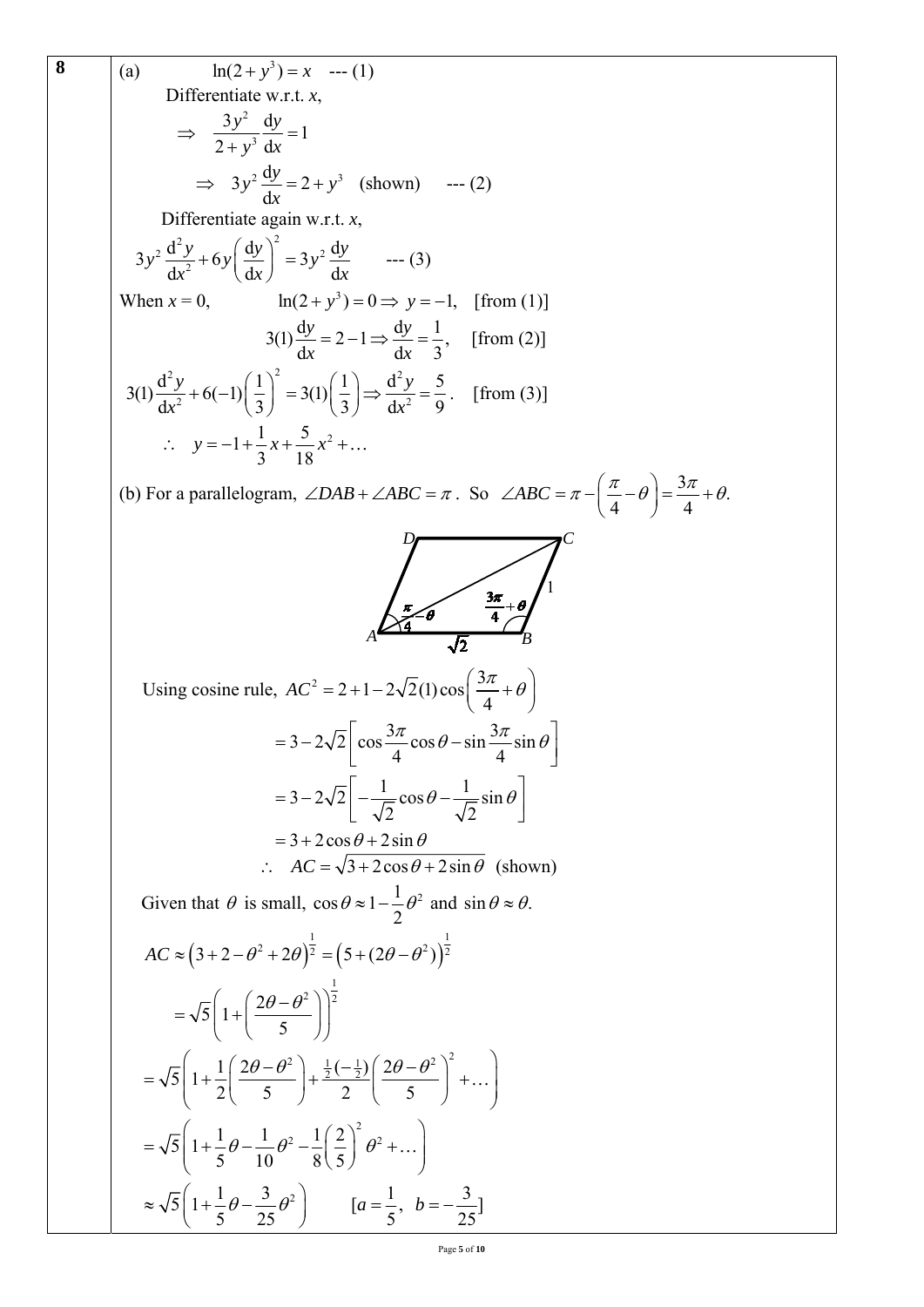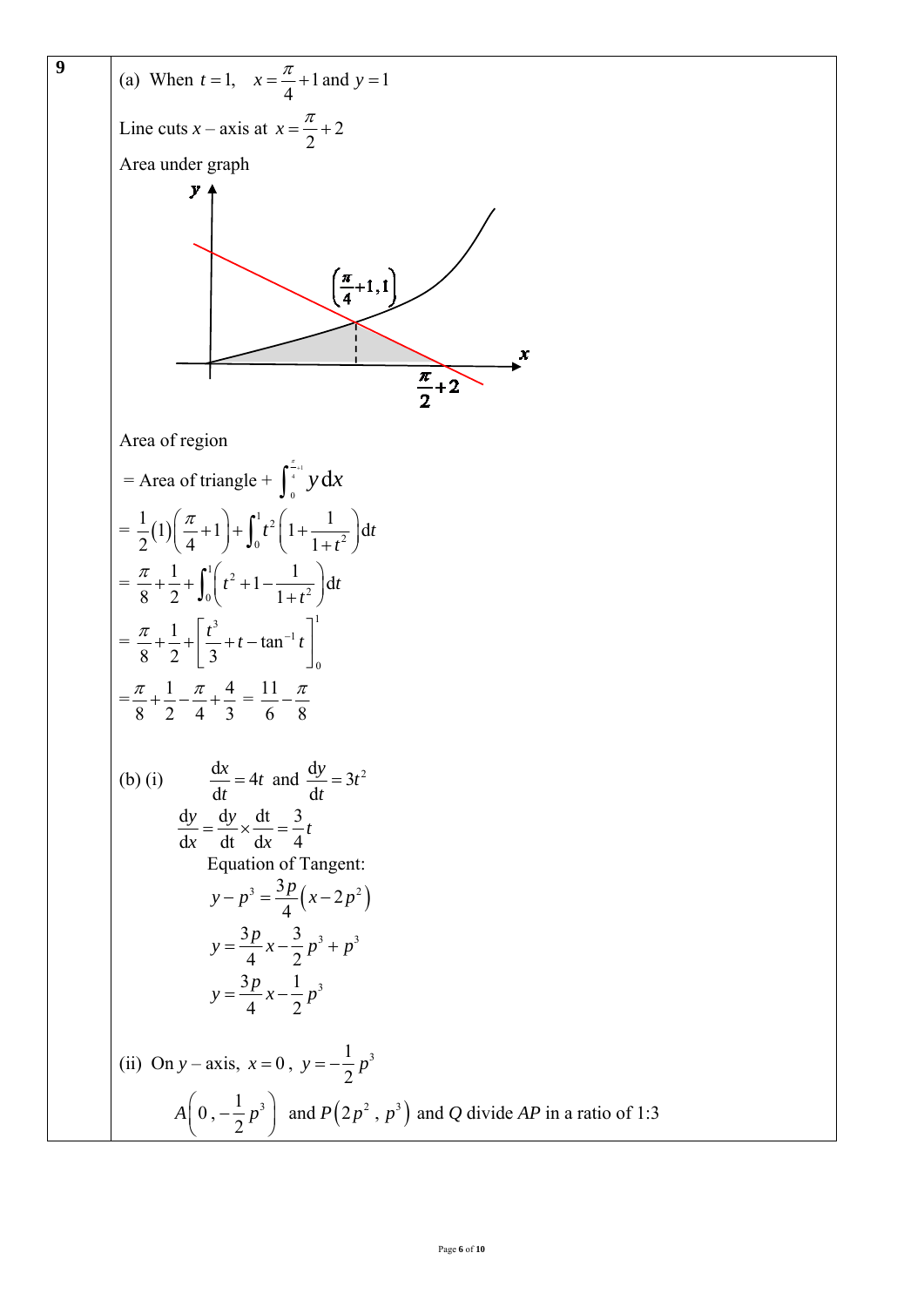$$
\overline{OQ} = \frac{3\overline{OA} + \overline{OP}}{4} = \frac{\left(\frac{3}{2}p^2\right)^2 + \left(\frac{2p^2}{p^3}\right)}{4} = \left(\frac{\frac{1}{2}p^2}{\frac{1}{8}p^3}\right)
$$
\n
$$
\overline{OQ} = \frac{3\overline{OA} + \overline{OP}}{4} = \frac{\left(\frac{1}{2}p^2\right)^2 + \left(\frac{1}{p^3}\right)^2}{4} = \frac{1}{4}(2p^2) = \frac{1}{2}p^2
$$
\n
$$
\overline{OQ} = \frac{1}{4}(2p^2) = \frac{1}{2}p^2
$$
\n
$$
\overline{OQ} = \frac{p^2}{2} + \frac{1}{4}\left(p^2 + \frac{p^2}{2}\right) = -\frac{p^2}{8}
$$
\nThe parametric equation is  $x = \frac{1}{2}p^2$ ,  $y = -\frac{1}{8}p^3$   
\n
$$
\therefore y = \pm \frac{1}{2\sqrt{2}}x^{3/2} \text{ or } y^2 = \frac{1}{8}x^3
$$
\n
$$
\therefore y = \pm \frac{1}{2\sqrt{2}}x^{3/2} \text{ or } y^2 = \frac{1}{8}x^3
$$
\n
$$
\overline{OQ} = \int u^6(1-u^2) du
$$
\n
$$
= \int (u^6 - u^2) du \text{ (shown)}
$$
\n(i) When  $x = 0$ ,  $u = 0$ . When  $x = \frac{1}{2}\pi$ ,  $u = 1$ .\n
$$
\text{Volume of revolution} = \pi \int_8^{1/8} \sin^6 x \cos^2 x \text{ dx}
$$
\n
$$
= \pi \int_6^{1/8} (u^6 - u^8) du
$$
\n
$$
= \pi \left[\frac{u^2}{9} - \frac{u^9}{9}\right]_0^{1/8}
$$
\n
$$
= \frac{2}{63} \pi \text{ units}^3
$$
\n(iii)  $y^2 = \sin^6 x \cos^4 x$  (soes  $x \cos^2 x + \sin^6 x \cdot 3 \cos^2 x \cdot (-\sin x)$ )  
\n<math display="block</math>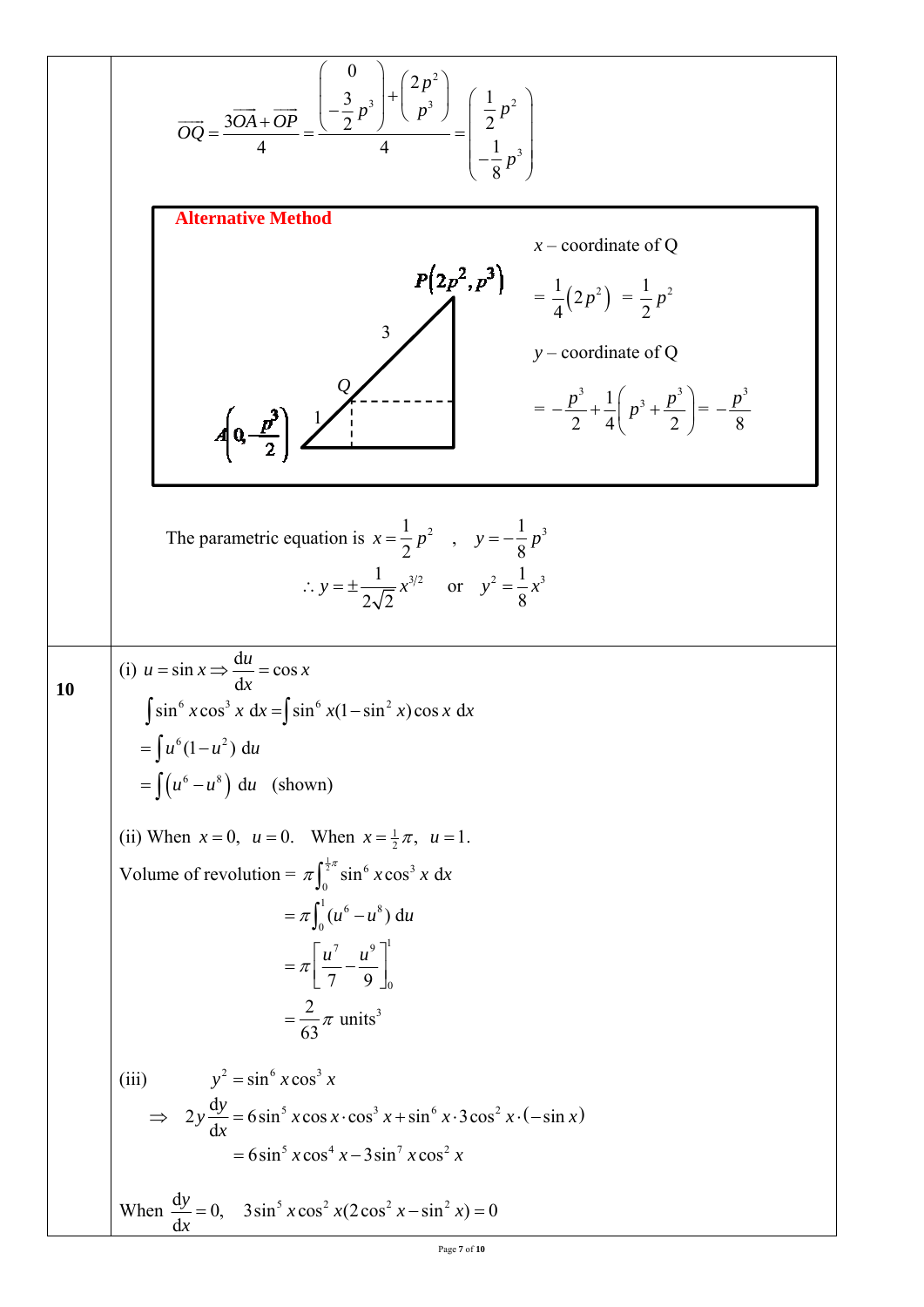$$
\Rightarrow \sin x = 0 \text{ or } \cos x = 0 \text{ or } \sin^2 x = 2 \cos^2 x
$$
  
\n $x = 0 \text{ or } x = \frac{1}{2} \pi \text{ or } \tan^2 x = 2$   
\nFrom the sketch of the curve, maximum point does not occur at  $x = 0$  or  $x = \frac{1}{2} \pi$ .  
\n $\therefore \tan^2 x = 2 \Rightarrow \tan x = \sqrt{2} \text{ (since } 0 < x < \frac{1}{2} \pi)$   
\n $\Rightarrow x = \tan^{-1} \sqrt{2} \text{ (shown)}$   
\n
$$
y\text{-coordinate} = \sin^3 x \sqrt{\cos^3 x}
$$
  
\n
$$
= \left(\sqrt{\frac{2}{3}}\right)^3 \sqrt{\left(\frac{1}{\sqrt{3}}\right)^3}
$$
  
\n
$$
= \frac{2^{\frac{3}{2}} \cdot 1^{\frac{1}{2}}}{3^{\frac{3}{2}} \cdot 3^{\frac{3}{4}}}
$$
  
\n
$$
= 2^{\frac{3}{2}} \cdot 3^{-\frac{3}{2}}
$$
  
\n
$$
(a = \frac{3}{2}, b = -\frac{9}{4})
$$
  
\n
$$
0 \text{ or } x = \frac{1}{\sqrt{3}}
$$
  
\n
$$
y = (2 + 2\lambda + 5\mu)i + (1 + 2\lambda - \mu)j + (6 + \lambda - 5\mu)k
$$
  
\n
$$
r = \begin{pmatrix} 2 \\ 1 \\ 6 \end{pmatrix} + \lambda \begin{pmatrix} 2 \\ 2 \\ 1 \end{pmatrix} + \mu \begin{pmatrix} 5 \\ -1 \\ -5 \end{pmatrix}
$$
  
\nWhen  $\lambda = 0$  and  $\mu = 0$ ,  $r = \begin{pmatrix} 2 \\ 1 \\ 6 \end{pmatrix} = \overline{OR}$ , hence R lies in  $p_1$ .  
\nii) Cartesian equation of  $p_2$ :  
\n
$$
\overline{OQ} = 3\overline{OR} = \begin{pmatrix} 6 \\ 3 \\ 18 \end{pmatrix}; \quad \begin{pmatrix} 2 \\ 2 \\ 1 \end{pmatrix} \begin{pmatrix} -9 \\ -1 \\ -5 \end{pmatrix}, \quad n = \begin{pmatrix} 3 \\ -5 \\
$$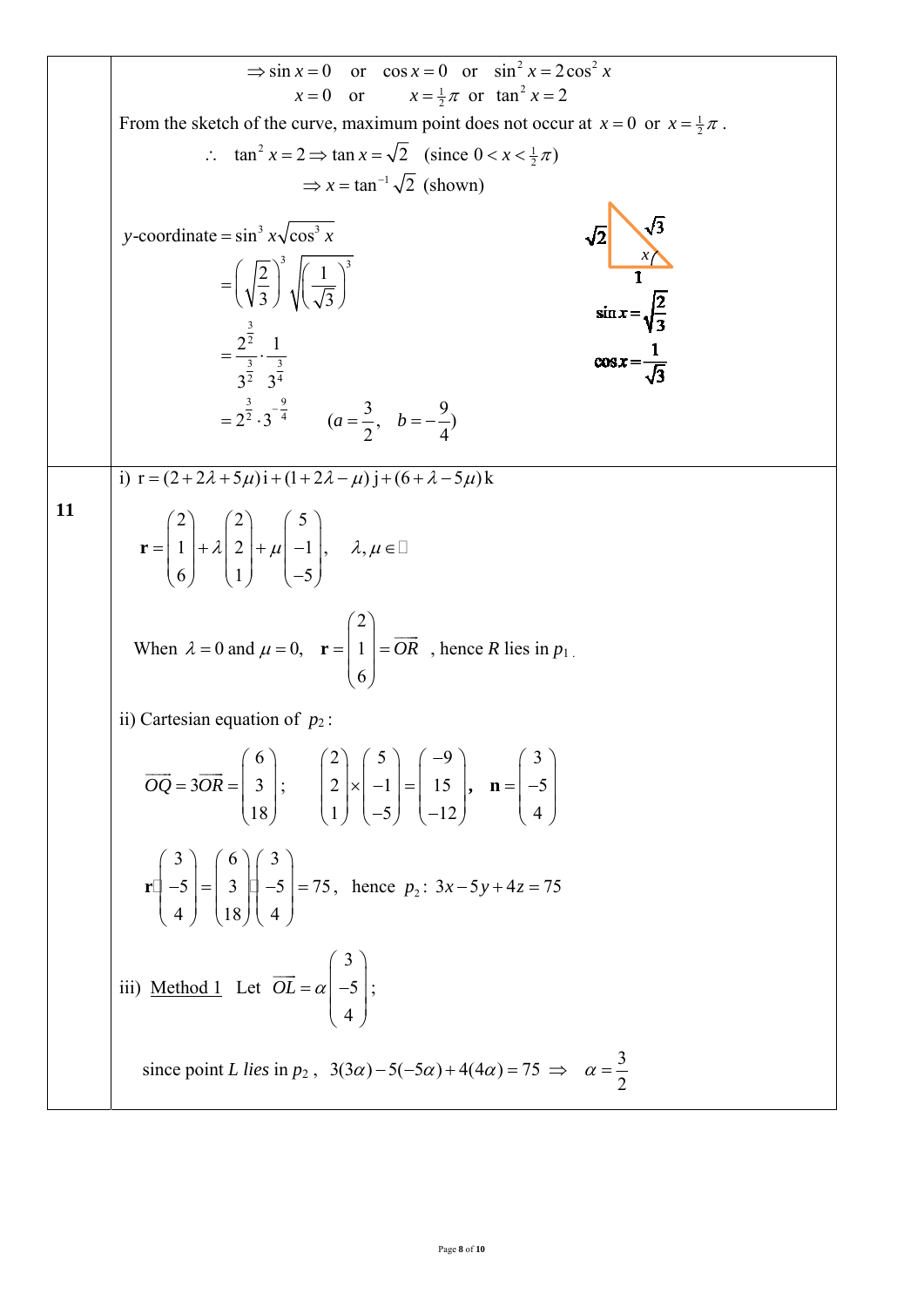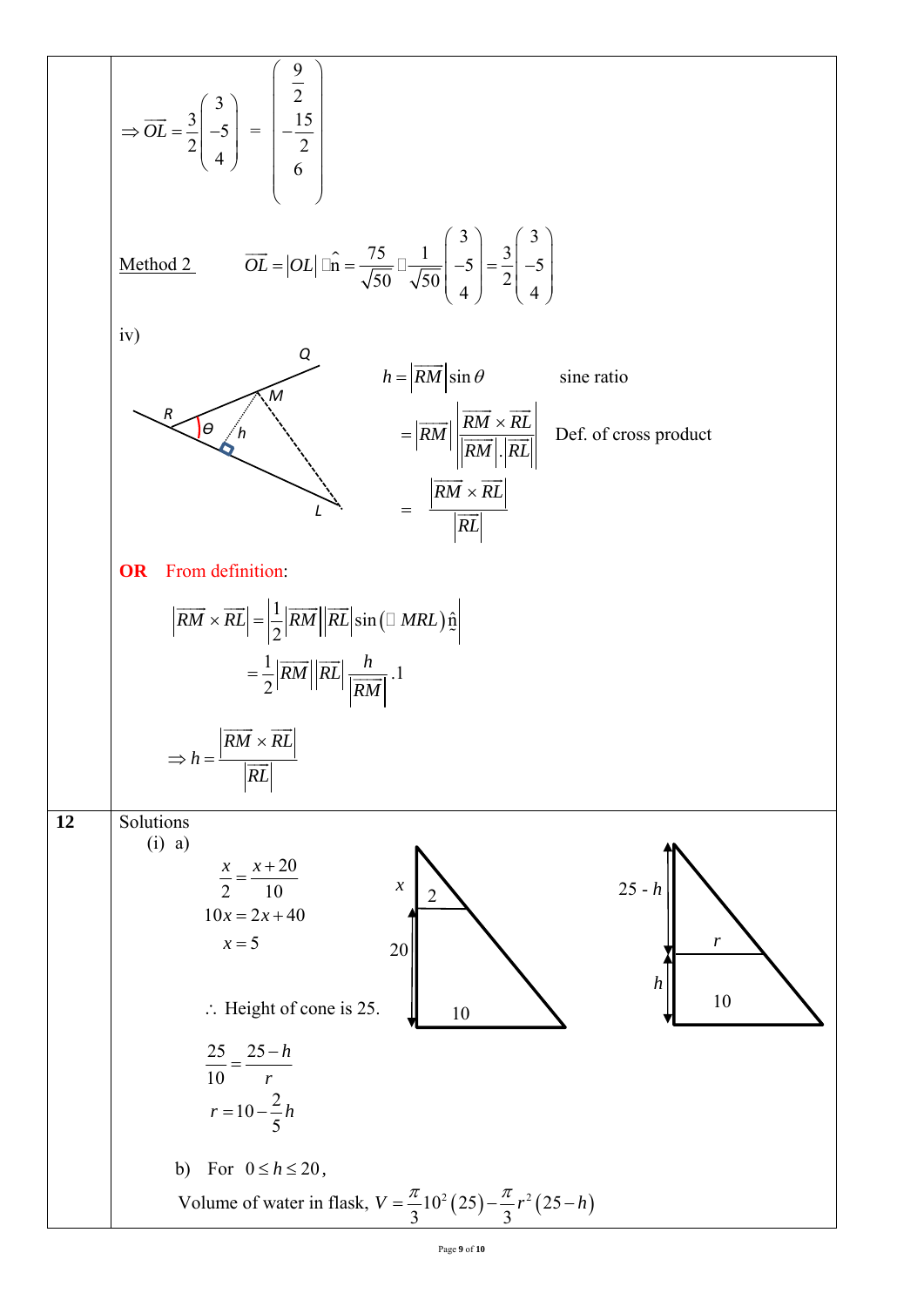$$
= \frac{\pi}{3} \left( 10^{2} (25) - \left( 10 - \frac{2}{5} h \right)^{2} (25 - h) \right)
$$
\n
$$
= \frac{2500\pi}{3} - \frac{4\pi}{75} (25 - h)^{3} \text{ (shown)}
$$
\nDiff V w.r.t.  $t$ ,  $\frac{dV}{dt} = 0 - 3 \left[ \frac{4\pi}{75} (25 - h)^{2} \right] \left( -\frac{dh}{dt} \right)$ 

\n
$$
\Rightarrow \frac{dh}{dt} = \frac{1}{\frac{4\pi}{25} (25 - h)^{2}} (\pi) = \frac{25}{4 (25 - h)^{2}}
$$
\n(ii) For  $20 < h \le 26$ ,  $V = V_{\text{parameter}}$  +  $V_{\text{cylinder}}$ 

\n
$$
\Rightarrow \frac{dV}{dt} = \frac{dV_{f}}{dt} + \frac{dV_{c}}{dt} = 0 + \frac{d}{dt} (\pi (2)^{2} (h - 20)) = 4\pi \frac{dh}{dt}
$$
\n
$$
\Rightarrow \frac{dh}{dt} = \frac{\pi}{4\pi} = \frac{1}{4}
$$
\n(iii) When  $h = 0$ ,  $\frac{dh}{dt} = \frac{1}{100}$ 

\n
$$
\frac{dh}{dt} (\cos s^{t})
$$
\n
$$
\frac{1}{100}
$$
\n
$$
\frac{dh}{100} (\cos t^{2})
$$
\n
$$
\frac{1}{200} \times \frac{1}{100} \times \frac{1}{100} \times \frac{1}{100} \times \frac{1}{100} \times \frac{1}{100} \times \frac{1}{100} \times \frac{1}{100} \times \frac{1}{100} \times \frac{1}{100} \times \frac{1}{100} \times \frac{1}{100} \times \frac{1}{100} \times \frac{1}{100} \times \frac{1}{100} \times \frac{1}{100} \times \frac{1}{100} \times \frac{1}{100} \times \frac{1}{100} \times \frac{1}{100} \times \frac{1}{100} \times \frac{1}{100} \times \frac{1}{10
$$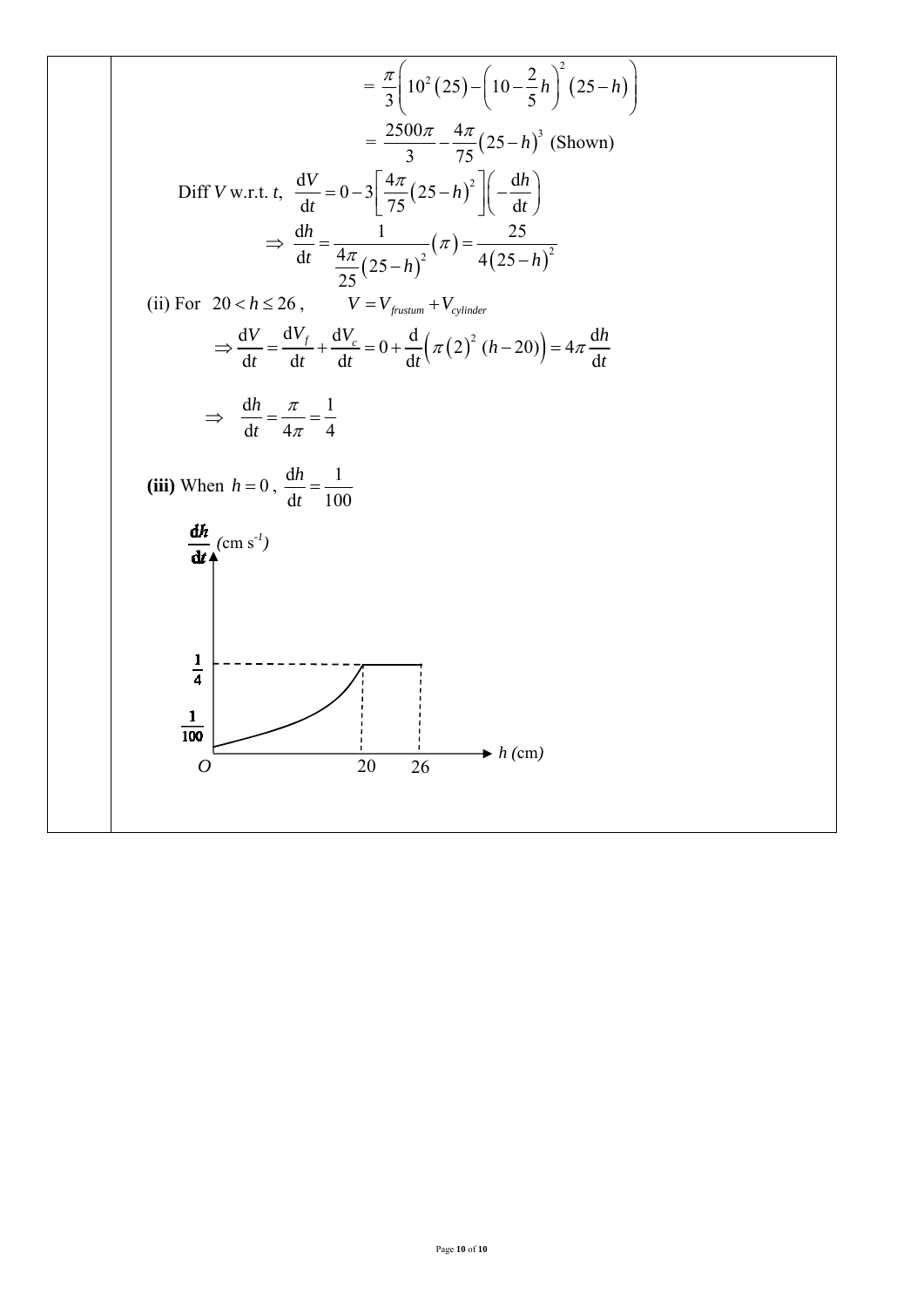**1**  *OS OA* **<sup>a</sup>** 1 1 i) 2 2 By Ratio Theorem, <sup>1</sup> *OT* **b c** 2 ii) *OB AB* **b ba** ( )0 **ab bb** *OC AC* **c ca** ( )0 **ac cc** iii) <sup>2</sup> *BC BC BC* **cb cb** 2 2 **b c bc** 2 *ST* **bca** ; <sup>1</sup> <sup>1</sup> *ST ST* **bca bca** 2 4 1 2 *ST* **bb bc ba cb cc ca ab ac aa** 4 1 2 2 22 **bc a b c** 4 1 1 <sup>2</sup> 2 22 2 2 **a bc b c** *OA BC* 4 4 1 2 2 *ST OA BC* 2 **2** (a) Number of weeks needed to sell off all the chickens <sup>1000</sup> *n <sup>k</sup>* Total cost = 0.5 1000 1000 1000 2 *k kk* <sup>=</sup> 1 1000 0.5 1000 *k* 2 *k* = \$ <sup>250</sup> <sup>1000</sup> *<sup>k</sup>* (shown) *k* <sup>1000</sup> 2 1 12 1 0.95 0.95 0.95 *<sup>k</sup> <sup>k</sup>* (b) Total earnings = 1000 1 0.95 <sup>=</sup> *k* 12 *k* 1 0.95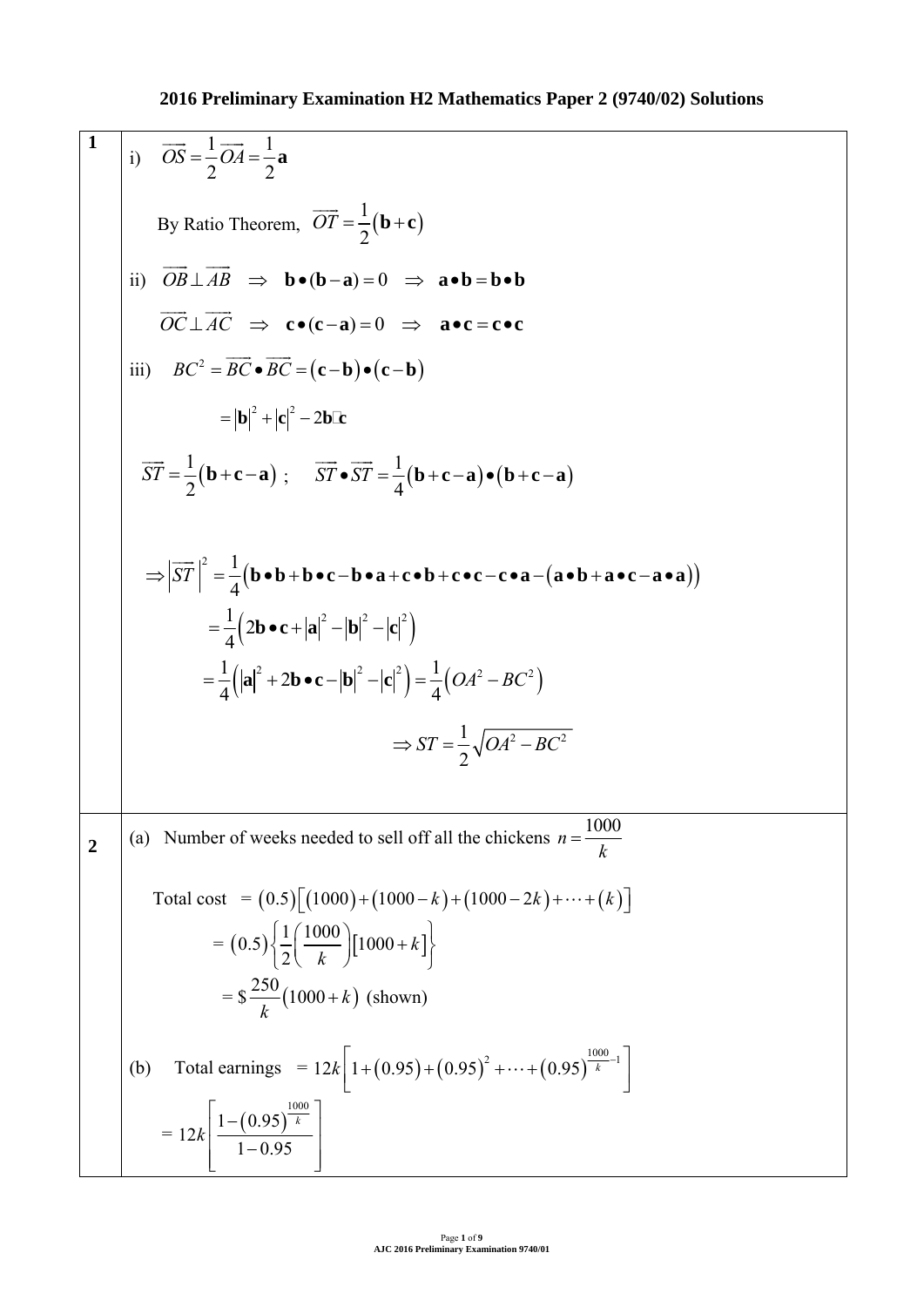$$
= 240k\left(1 - (0.95)^{\frac{1000}{k}}\right)
$$
  
For Anson to make a profit,  
Total earnings > Total cost  

$$
240k\left(1 - (0.95)^{\frac{1000}{k}}\right) > \frac{250}{k}(1000 + k)
$$

$$
\frac{24k^2}{25}\left(1 - (0.95)^{\frac{1000}{k}}\right) - 1000 - k > 0
$$
Plot the graph of  $y = \frac{24x^3}{25}\left(1 - (0.95)^{\frac{1000}{k}}\right) - 1000 - x$ .  
From GC,  $k > 38.2$   
If *k* is a positive integer and 1000 is divisible by *k*,  
Smallest  $k = 40$ .  
  
3 (i) Since  $\frac{d\pi}{dt} = -0.15$  when  $n = 1$ ,  
 $-0.15 = \frac{1}{5}(k - 1 + 1^2) \Rightarrow k = -\frac{3}{4}$  (shown)  
(ii)  $\frac{d\pi}{dt} = \frac{1}{5}\left((n^2 - n - \frac{3}{4}) = \frac{1}{5}\left[(n - \frac{1}{2})^2 - 1\right]$   
 $\frac{d\mu}{dt}$  is the most negative when  $n = \frac{1}{2}$ .  
Population size is 500.  
  
(iii)  $\frac{d\pi}{dt} = \frac{1}{5}\left[(n - \frac{1}{2})^2 - 1\right]$   
 $\int \frac{1}{(n - \frac{1}{2}) - 1} d\mu = \int \frac{1}{5} d\mu$   
 $\frac{1}{2} \ln\left(\frac{(n - \frac{1}{2}) + 1}{n + \frac{1}{2}}\right) = \frac{1}{5}l + c$  [Given:  $0 \le n \le \frac{1}{2} \Rightarrow n - \frac{1}{2} \le 0$ . So  $|n - \frac{3}{2}| = -(n - \frac{3}{2})$ .]  
 $\frac{\frac{1}{2} - n}{n + \frac{1}{2}} = e^{\frac{2}{3} + 2c} = Ae^{\frac{2}{3}}$ , where  $A = e^{2c}$   
 $\frac{3}{2} - n = (n + \frac{1}{2$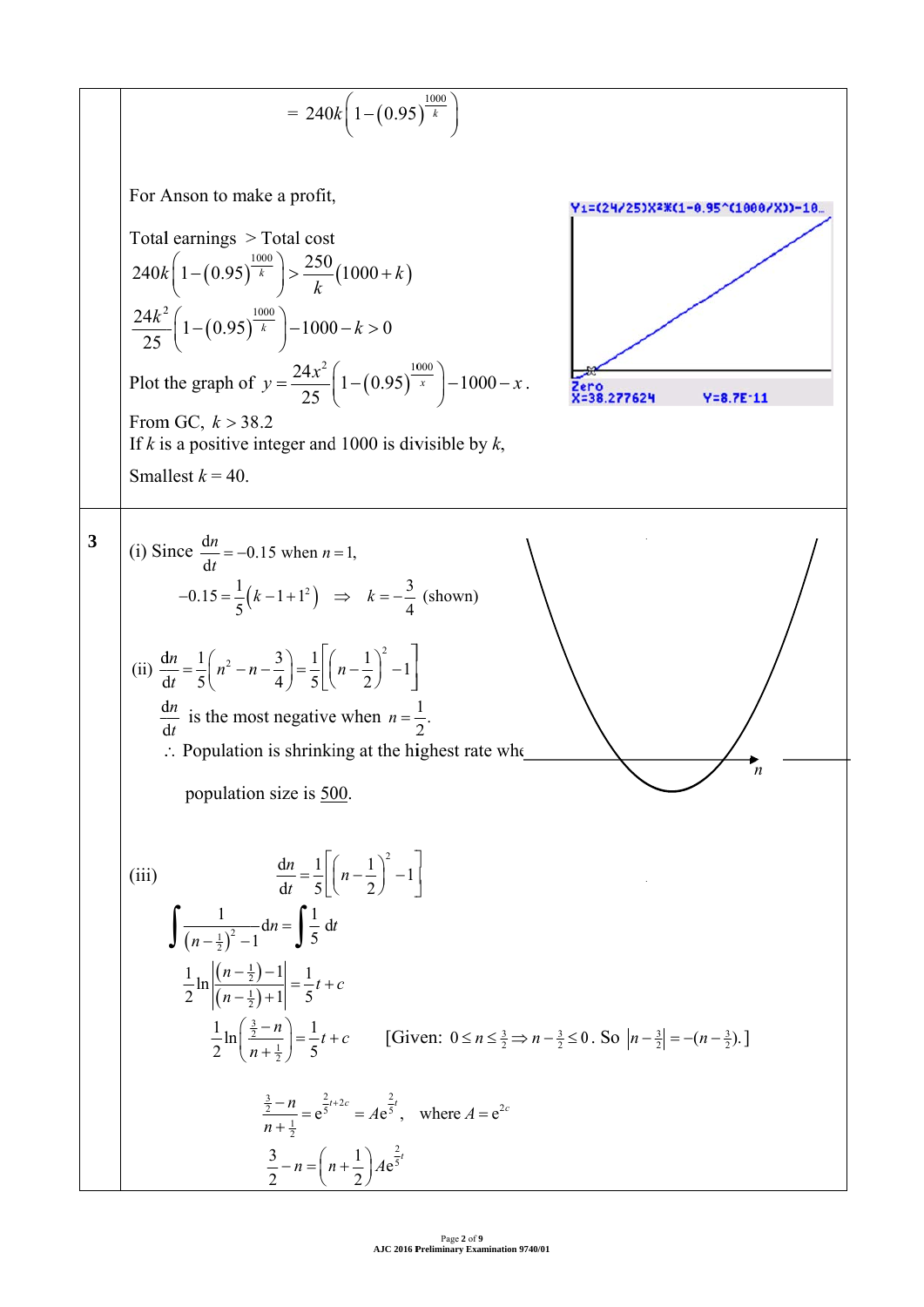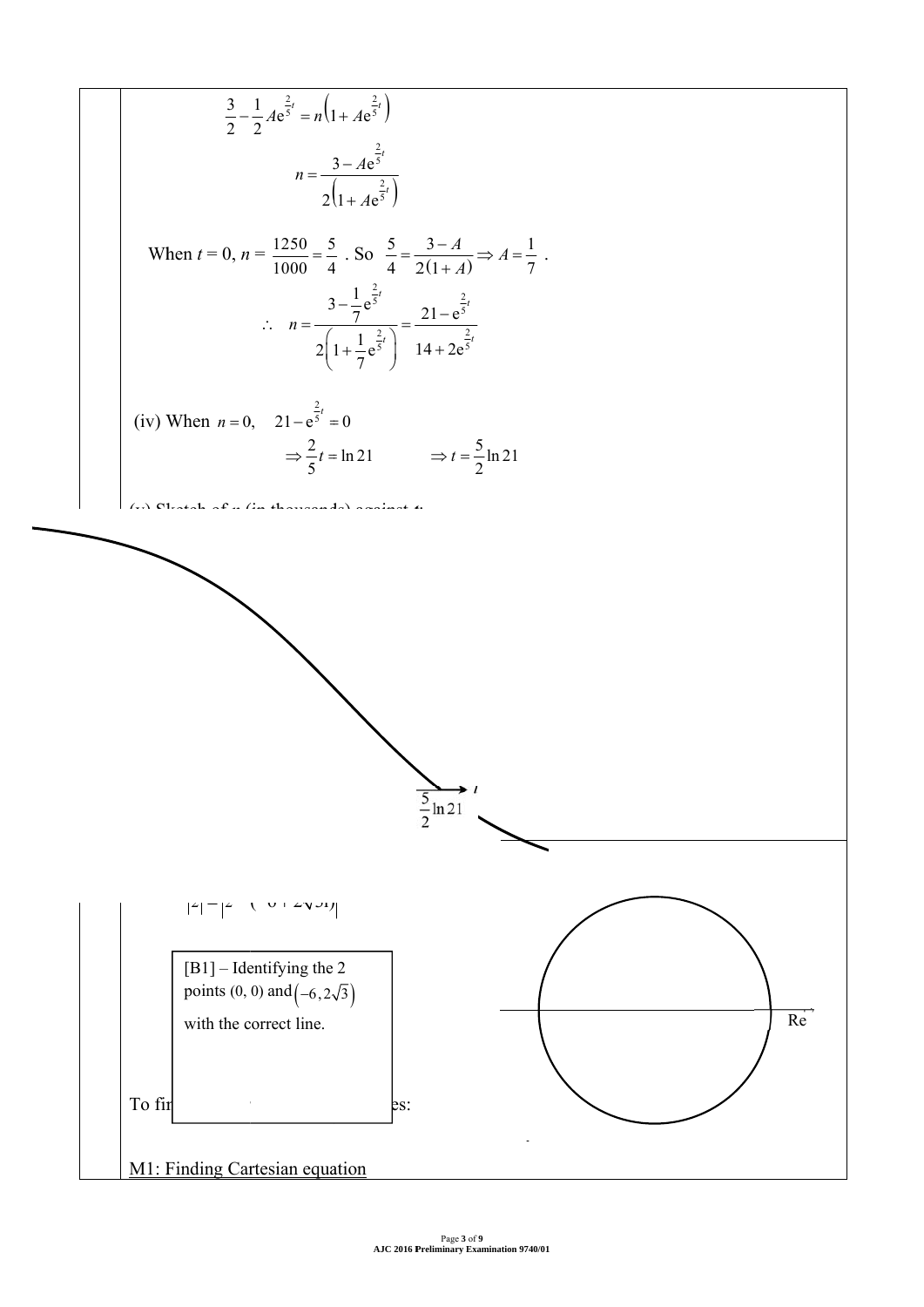$\overline{x^2 + y^2} = \sqrt{(x+6)^2 + (y-2\sqrt{3})^2}$  $y = \sqrt{3}x + 4\sqrt{3}$ Sub  $x = 0$  and  $y = 0$  to find the intersection with axes. Intersection with  $x$ -axis =  $(-4, 0)$ Intersection with *y*-axis =  $(0, 4\sqrt{3})$ M2: Using Midpoint Midpoint =  $(-3, \sqrt{3})$ Gradient between (0,0) and (-6,  $2\sqrt{3}$ ) =  $\frac{2\sqrt{3}}{-6}$  =  $-\frac{\sqrt{3}}{3}$ Gradient of locus =  $\frac{3}{\sqrt{2}} = \sqrt{3}$  $=$ 3 Intersection with  $x$ -axis =  $(-4, 0)$  $\frac{y}{4} = \sqrt{3} \Rightarrow y =$  $\frac{y}{1} = \sqrt{3} \Rightarrow y = 4\sqrt{3}$ 4 Intersection with *y*-axis =  $(0, 4\sqrt{3})$ (ii)  $|z+1|^2 = a \implies |z+1| = \sqrt{a}$ For <u>only one value</u> of *z*, locus in (i)  $\equiv$  tangent of the circle. To find radius  $\sqrt{a}$ :  $\theta = \tan^{-1} \sqrt{3} = \frac{\pi}{2}$ <u>M1</u> using gradient of perpendicular bisector =  $\sqrt{3}$ ,  $\theta = \tan^{-1} \sqrt{3}$ 3  $rac{\pi}{a} = \frac{\sqrt{a}}{a}$ sin 3 3  $3 \sin \frac{\pi}{2} = \frac{3\sqrt{3}}{2}$  $\frac{\pi}{a}$  = 3 sin  $\frac{\pi}{a}$  = 3 2 M2  $\sqrt{3}$  $\theta = \frac{\sqrt{3}}{2}$   $\sqrt{3}$   $\therefore \sin \theta = \frac{\sqrt{3}}{2}$ Or right angled triangle,  $\tan \theta = \frac{\sqrt{3}}{4}$  $\therefore \sin \theta = \frac{\sqrt{3}}{2}$ 1 2 1  $\frac{\sqrt{\pi}}{3}$  $\theta = \frac{\sqrt{a}}{a}$  $\sqrt{a}$ Using another right angled triangle, sin 3  $\sin \theta = \frac{\sqrt{a}}{2} = \frac{\sqrt{3}}{2} \Rightarrow \sqrt{a} = \frac{3\sqrt{3}}{2}$  $\theta = \frac{\sqrt{a}}{2} = \frac{\sqrt{3}}{2} \Rightarrow \sqrt{a} =$ 332 2  $a = \frac{27}{4}$  for one value of z,  $\therefore$  for 2 values of z,  $a > \frac{27}{4}$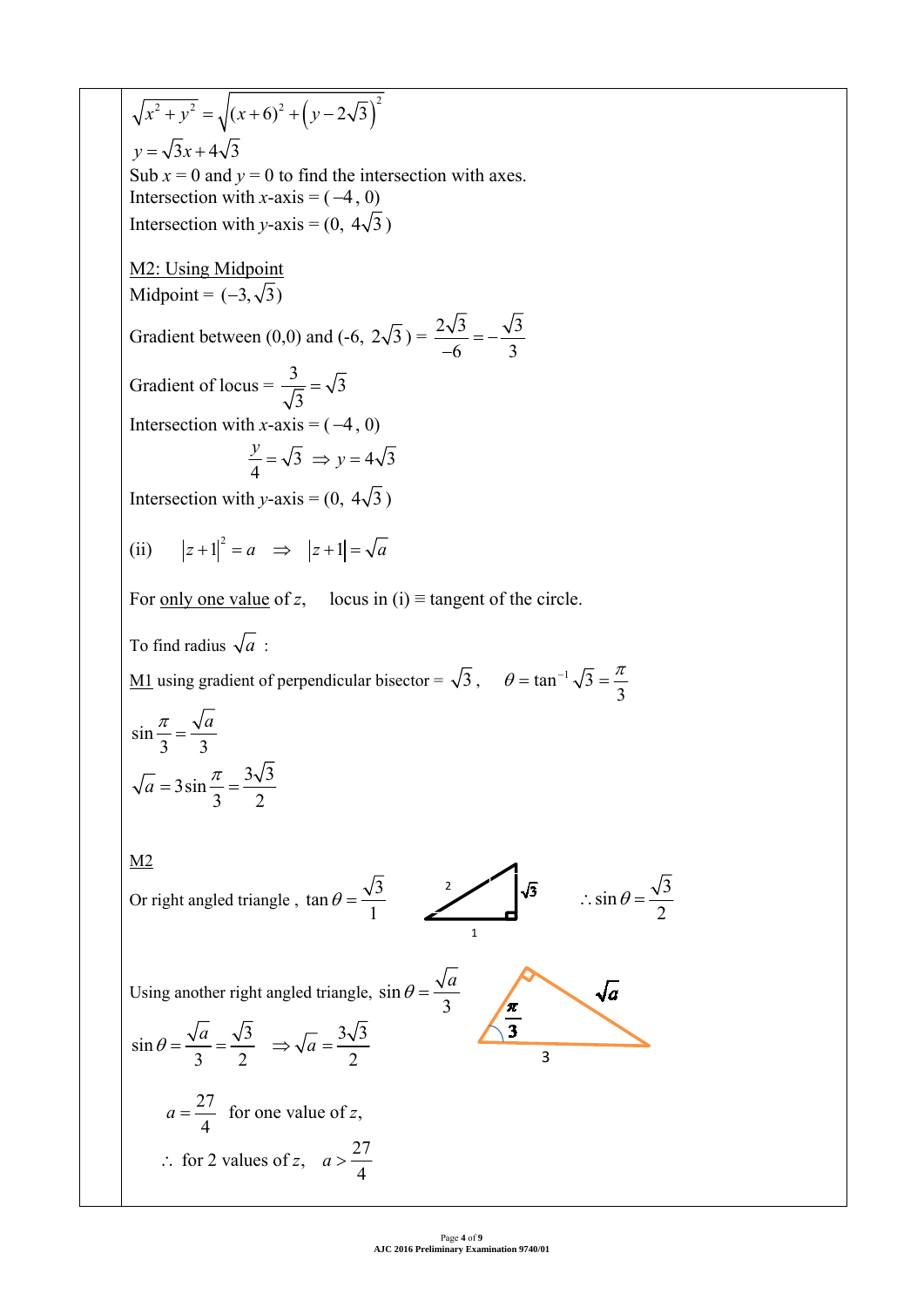(iii) Identifying  $|w+1| \le 7$  as the area inside a circle with centre (-1, 0) and radius 7 Shade the correct region

(iv) angle from (0, 4) to (-4, 0) = 
$$
-\pi + \tan^{-1} \frac{4}{4} = -\frac{3\pi}{4}
$$
  
hence  $\frac{\pi}{2} \le \theta \le \pi$  or  $-\pi < \theta < -\frac{3\pi}{4}$ 

# **Section B: Statistics [60 marks]**

5 (i) Number the members in alphabetical order from 1 to 10,000.  
\nRandomly select a member from the first interval of 
$$
\frac{10\,000}{100} = 100
$$
,  
\neg 5<sup>th</sup> member was randomly selected. Select every 100<sup>th</sup> member from every subsequent  
\ninterval of 100, i.e. 105<sup>th</sup>, 205<sup>th</sup> etc. until a sample of 100 members have been selected.  
\n(ii) A possible disadvantage is that members of the age group above 60 years (or below 30 years) may be under (or over) represented and thus the results of the survey may not  
\ntruly reflect the options of the members of the Club.  
\n(a) P(A∪B) = P(A)+P(B)-P(A∩B)  
\nP(A) = P(all heads) + P(all tails) =  $(\frac{1}{2})^2(\frac{1}{5})+(\frac{1}{2})^2(\frac{4}{5})=\frac{1}{4}$   
\nP(A∩B) = P(all tails) =  $(\frac{1}{2})^2(\frac{4}{5})=\frac{1}{5}$   
\n∴ P(A∪B) =  $=\frac{1}{4}+\frac{4}{5}-\frac{1}{5}=0.85$  (or  $\frac{17}{20}$ )  
\n(b) P(B'|A') =  $\frac{P(A' \cap B')}{P(A')}$   
\n $= \frac{1-P(A∪B)}{1-P(A)} = \frac{1-\frac{17}{20}}{1-\frac{1}{4}} = \frac{1}{5}$   
\nAlternatively:  
\nP(A'∩B') = P(THH)×2+P(THH)  
\n $= \frac{2(1)^2(1)^2(1)}{2(2)^2(5)^2(5)^2(5)^2(2)} = \frac{3}{20} = \frac{1}{5}$   
\n $= \frac{2(1)^2(1)^2(1)}{2(2)^2(5)^2(5)^2(2)} = \frac{3}{20} = \frac{1}{5}$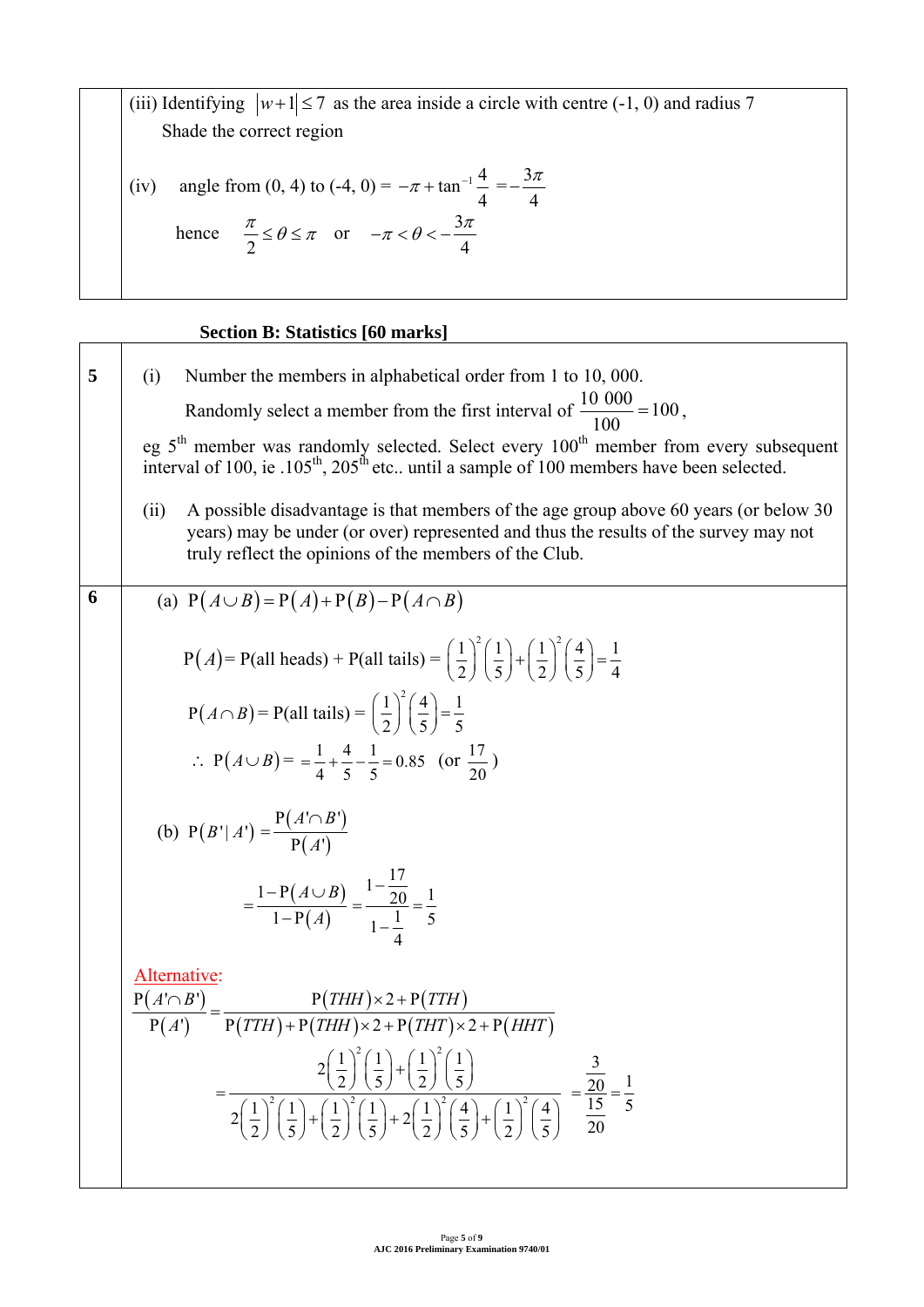| $\overline{7}$ | (i)     | Total number of ways of allocating the remaining 8 people in the 2 cars driven by                                 |
|----------------|---------|-------------------------------------------------------------------------------------------------------------------|
|                |         | its driver with Helen and Karen in the same car                                                                   |
|                |         | $= {}^{6}C_{2}$ x ${}^{4}C_{4}$ x 2 = 30                                                                          |
|                |         | <u>Comments</u> : H & K have 2 choices of which car to join and there are ${}^6C_2$ ways of                       |
|                |         | selecting people to join them                                                                                     |
|                | (ii)    | No of ways of arranging the 10 people if the men must be separated                                                |
|                |         | $= (6-1)! \times {}^{6}P_4 = 43200$                                                                               |
|                |         | <b>Comments:</b> To separate the men, the easiest way is to arrange the women first then                          |
|                |         | slot the men into the gaps between the women.                                                                     |
|                | Case 1: | $\circled{f}$ $\circled{g}$ $\circled{g}$ $+$ 6 others $(\chi)$<br>(H)                                            |
|                |         | No of arrangements = $(6-1)! \times {}^6P_4$ = 43200                                                              |
|                | Case 2: | $(p_{2}) + 6$ others<br>$\overline{v}_1$<br>H <sub>K</sub>                                                        |
|                |         | No of arrangements = $(6-1)! \times {}^{6}P_3 \times 2 = 28800$                                                   |
|                | Case 3: | $(k) + b$ others                                                                                                  |
|                |         | No of arrangements = $(6-1)! \times {}^{6}P_3 \times 2 = 28800$                                                   |
|                | Case 4: | HK<br>$+$ 6 uthers                                                                                                |
|                |         | No of arrangements = $(6-1)! \times {}^{6}P_2 \times 2 \times 2 = 14400$                                          |
|                |         | Total no of arrangements = $43200 + 28800 + 28800 + 14400$<br>$= 115200$                                          |
| 8              | (i)     | Let $X$ = number of attempts that hit the target out of 10.<br>$X \sim B(10, 0.32)$                               |
|                |         | $P(X > 5) = 1 - P(X \le 5)$                                                                                       |
|                |         | $= 1 - 0.93628 = 0.063715 = 0.0637$ (to 3 sig. figs)                                                              |
|                | (ii)    | Let Y= number of participants who hit the target more than 5 times, out of 50                                     |
|                |         | participants. Then $Y \sim B(50, 0.063715)$                                                                       |
|                |         | Since $n = 50$ and $np = 50 \times 0.063715 = 3.18575 < 5$                                                        |
|                |         | Therefore $Y \sim Po(3.18575)$ approximately<br>P(not more than 44 participants fire at most 5 successful rounds) |
|                |         | $= P(Y \ge 6) = 1 - P(Y \le 5) = 0.10379 = 0.104$                                                                 |
|                |         |                                                                                                                   |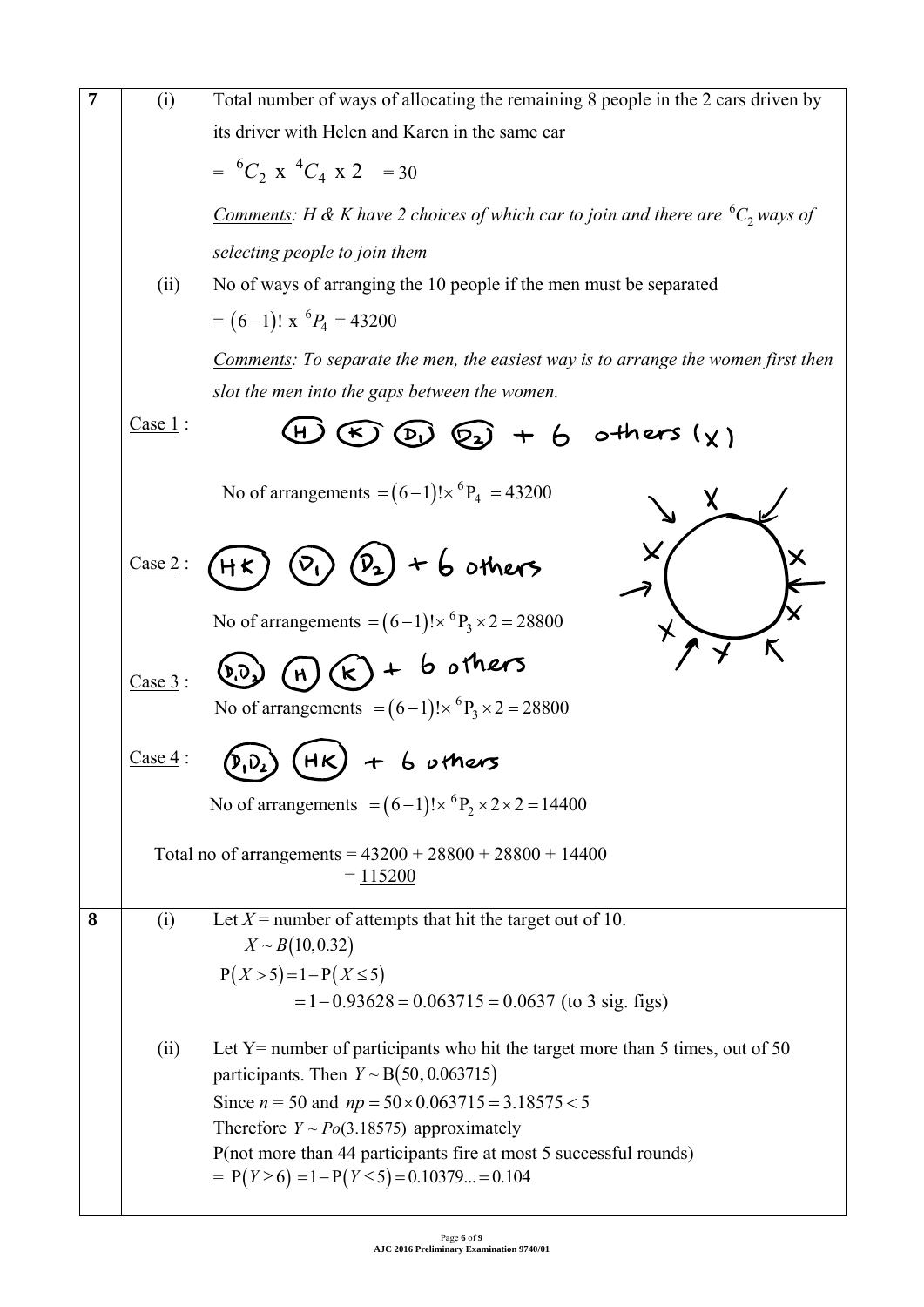9 (i) 
$$
X \sim N(10.2, 1.2^2)
$$
  
\n $P(11 < Y < 15) = P(11 < \frac{1}{2}(30 - X) < 15$   
\n $= P(0 < X < 8)$  = 0.03376 = 0.0334(to 3 s f)  
\nAlternatively Method:  
\n $Y \sim N(\frac{1}{2}(30 - 10.2), (\frac{1}{2})^2 1.2^2) \Rightarrow Y \sim N(9.9, 0.36)$   
\n $P(11 < Y < 15) = 0.03376 = 0.0334$  (to 3 s f)  
\n(iii) P(leter will fit into envelope)  
\n $= P(X < 11$  and  $Y < 11$ )  
\n $= P(8 < X < 11)$   
\n $= P(8 < X < 11)$   
\n $= P(8 < X < 11)$   
\n(ii)  $X - Y = X - \frac{1}{2}(30 - X) = \frac{3}{2}X - 15$   
\n $Var(X - Y) = Var(\frac{3}{2}X - 15)$   
\n $= (\frac{3}{2})^2 Var(X) = \frac{9}{4}(1.2)^3 = 3.24$   
\n $Var(X) + Var(Y) = 1.2^2 + Var(15 - \frac{1}{2}X)$   
\n $= 1.2^2 + (\frac{1}{2})^2 Var(X) = 1.8$   
\nTherefore  $Var(X - Y) \neq Var(X) + Var(Y)$   
\nThe rule does not hold since X and Y are not independent.  
\n10 (i) Let X = number of travels arriving individually in t seconds.  
\n $X \sim Po(\frac{7.5}{60}t) \Rightarrow X \sim Po(0.125t)$   
\n $P(X \le 1) < 0.1 \Rightarrow e^{-0.125t}(1 + 0.125t) < 0.1$   
\nFrom GC,  $t > 31.118 \Rightarrow t \ge 31.2$   
\n(ii) Let  $X =$  number of groups arriving in the first 3 minutes  
\nLet  $T =$  number of groups arriving in the first 3 minutes  
\n $1.87 \approx 0.0932550.01878 + 0.133855 \times 0.018316$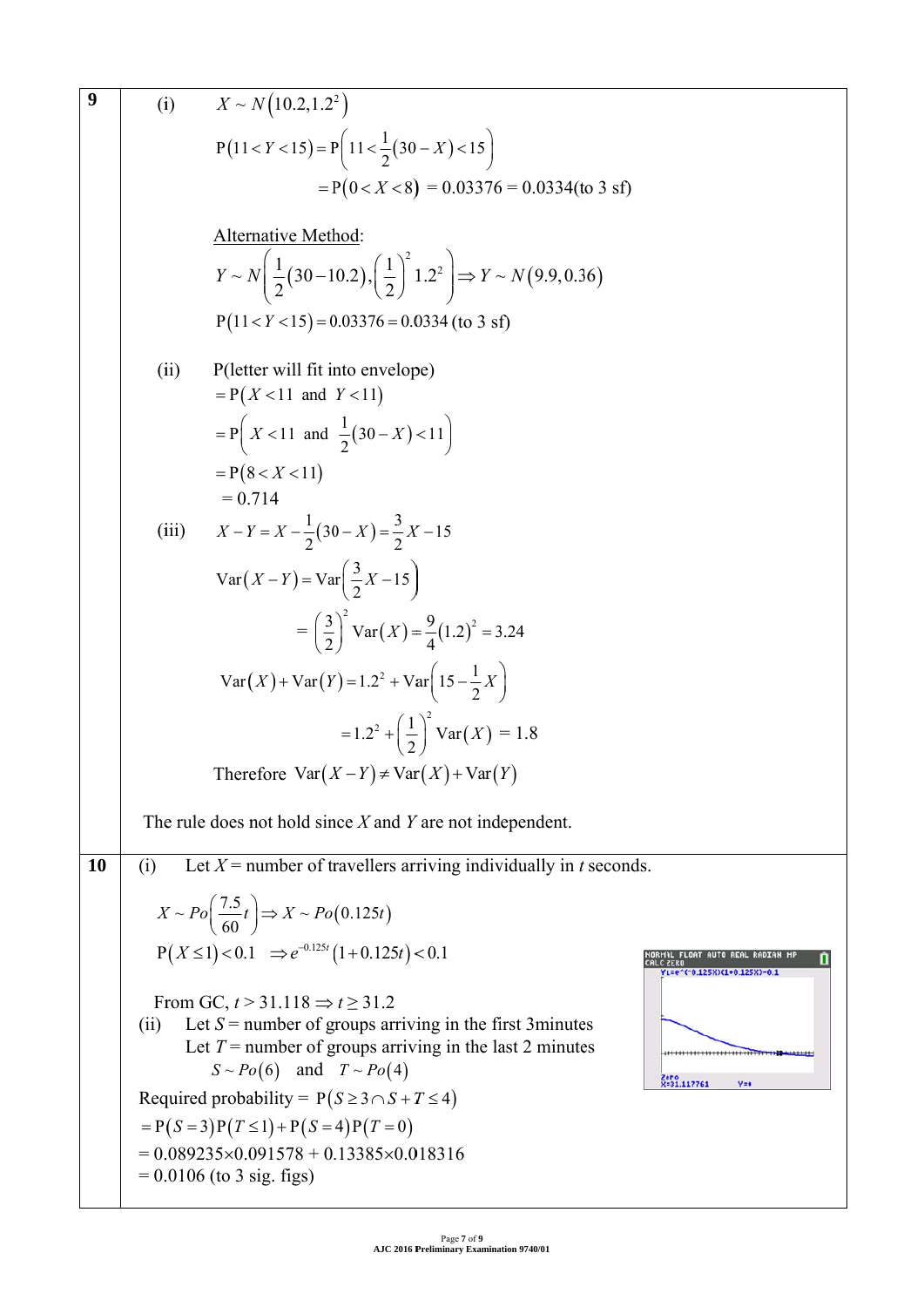|    | Let Y = number of travellers arriving individually in 10 minutes $Y \sim Po(75)$<br>(iii)                                                      |  |  |  |  |  |
|----|------------------------------------------------------------------------------------------------------------------------------------------------|--|--|--|--|--|
|    | Since $\lambda$ = 75 > 10, $Y \sim N(75, 75)$ approximately                                                                                    |  |  |  |  |  |
|    | Let $W$ = number of groups arriving in 10 minutes. $W \sim Po(20)$                                                                             |  |  |  |  |  |
|    | Since $\lambda = 20 > 10$ , $W \sim N(20, 20)$ approximately                                                                                   |  |  |  |  |  |
|    |                                                                                                                                                |  |  |  |  |  |
|    | $Y-3W \sim N(75-3(20), 75+3^2(20)) \Rightarrow Y-3W \sim N(15, 255)$                                                                           |  |  |  |  |  |
|    | $P(Y-3W>8)$ $\xrightarrow{c.c.} P(Y-3W>8.5) = 0.658$                                                                                           |  |  |  |  |  |
|    |                                                                                                                                                |  |  |  |  |  |
| 11 | (i) $\overline{x} = 9$ $\overline{y} = \frac{13.33 + k}{8}$                                                                                    |  |  |  |  |  |
|    | $S = 0.069940t + 1.1319$                                                                                                                       |  |  |  |  |  |
|    |                                                                                                                                                |  |  |  |  |  |
|    | $\frac{13.33+k}{8} = 0.069940(9) + 1.2718$                                                                                                     |  |  |  |  |  |
|    | $k = 1.88008 = 1.88$                                                                                                                           |  |  |  |  |  |
|    | $r = 0.903$                                                                                                                                    |  |  |  |  |  |
|    | From the G.C., using the formula $S = a + b \ln t$ , we get<br>(ii)                                                                            |  |  |  |  |  |
|    | $S = 0.82848 + 0.53141 \ln t$ , $r = 0.98479 = 0.985$ .                                                                                        |  |  |  |  |  |
|    | Thus $a = 0.828$ , $b = 0.531$                                                                                                                 |  |  |  |  |  |
|    |                                                                                                                                                |  |  |  |  |  |
|    | When $t = 9$ ,<br>(iii)                                                                                                                        |  |  |  |  |  |
|    | $S = 0.53141 \ln 9 + 0.82848 = 1.9961$                                                                                                         |  |  |  |  |  |
|    | (iv)<br>Quantity of the product $= 1996$ (to nearest integer).                                                                                 |  |  |  |  |  |
|    | This estimate for $S$ is reliable because:                                                                                                     |  |  |  |  |  |
|    | (1) $t = 9$ is within the data range of 2 to 16, and<br>(2) the r value between S and $\ln t$ is closer to 1 than the r value between S and t, |  |  |  |  |  |
|    | hence there is a stronger relationship between $S$ and $\ln t$ .                                                                               |  |  |  |  |  |
|    |                                                                                                                                                |  |  |  |  |  |
| 12 | unbiased estimate of the mean monthly salary<br>(i)                                                                                            |  |  |  |  |  |
|    | $=\frac{\sum (x-3000)}{50}+3000=\frac{-505}{50}+3000=2989.90$                                                                                  |  |  |  |  |  |
|    |                                                                                                                                                |  |  |  |  |  |
|    | Unbiased estimate of the variance of monthly salary, $s^2$                                                                                     |  |  |  |  |  |
|    | $=\frac{1}{49}\left[\sum (x-3000)^2 - \frac{(\sum (x-3000))^2}{50}\right]$                                                                     |  |  |  |  |  |
|    | $=\frac{1}{49}\left(100580-\frac{505^2}{50}\right)=\frac{95479.5}{49}=1948.56$                                                                 |  |  |  |  |  |
|    | Let $\mu$ <sub>x</sub> be the mean monthly salary<br>(ii)                                                                                      |  |  |  |  |  |